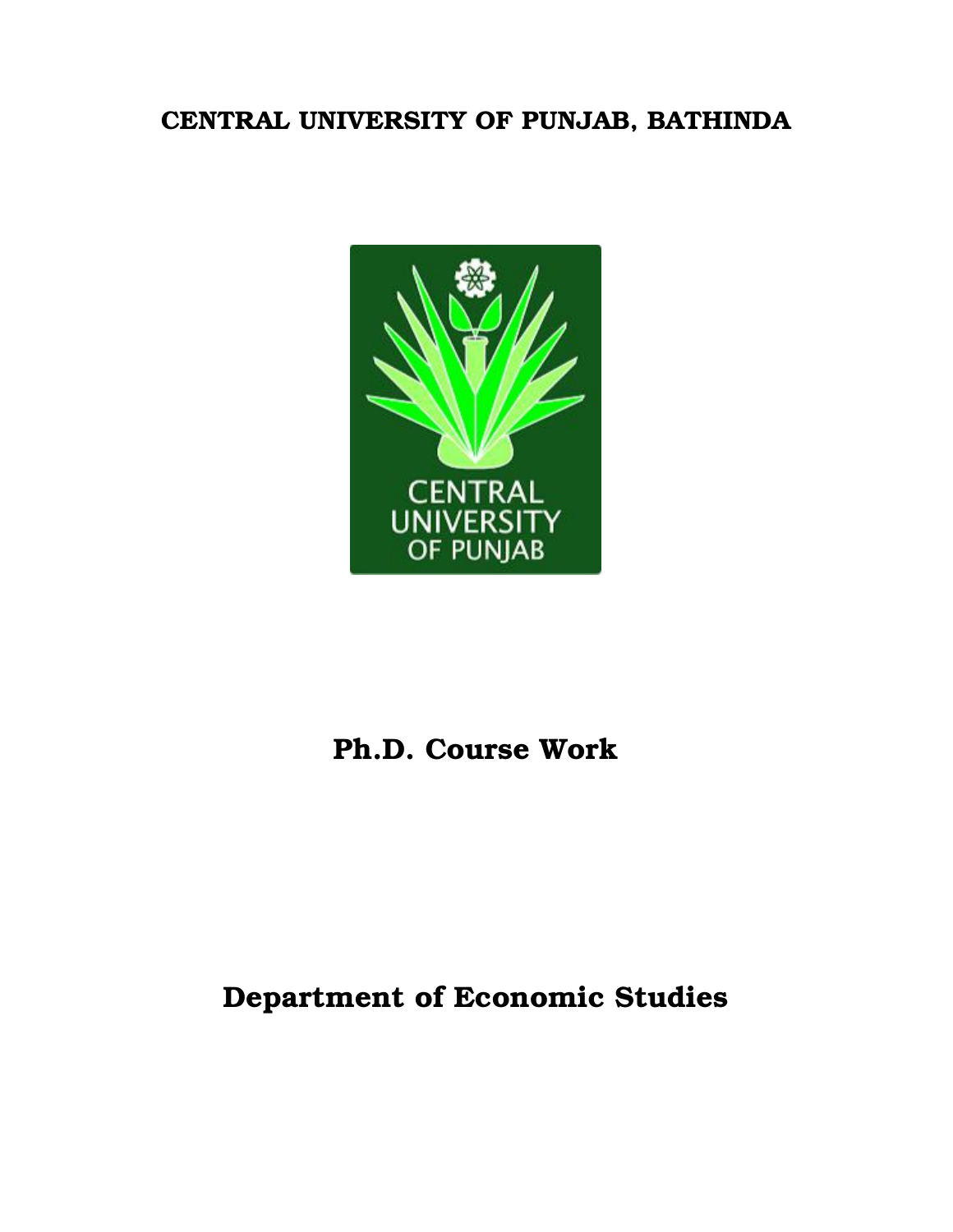## **COURSE STRUCTURE AND SYLLABUS**

**Ph.D. Course Work in Economics** 

| <b>Ph.D. Course Work in Economics</b>                            |                                                                  |                |              |            |  |
|------------------------------------------------------------------|------------------------------------------------------------------|----------------|--------------|------------|--|
| <b>Course Code</b>                                               | <b>Course Title</b>                                              | <b>Credit</b>  | $L-T-P$      | Max. Marks |  |
| <b>Compulsory Courses:</b>                                       |                                                                  |                |              |            |  |
| ECO.701                                                          | Research Methodology in Economics                                | 5              | $5-0-0$      | 100        |  |
| ECO.702                                                          | Computational Methods and Application of Computer                | $\overline{4}$ | $4-0-0$      | 100        |  |
| ECO.752                                                          | Computational Methods and Application of Computer<br>- Practical | 1              | $0 - 0 - 1$  | 100        |  |
| <b>Elective Courses: Choose any one of the following Courses</b> |                                                                  |                |              |            |  |
| ECO.703                                                          | <b>Advanced Agricultural Economics</b>                           |                |              |            |  |
| ECO.704                                                          | Issues of Trade and Development                                  |                |              |            |  |
| ECO.705                                                          | Discontents of Development                                       |                |              |            |  |
| ECO.706                                                          | <b>Financial Economics</b>                                       | 5              | $5-0-0$      | 100        |  |
| ECO.707                                                          | <b>Economics of Human Resources</b>                              |                |              |            |  |
| <b>ECO.708</b>                                                   | <b>Advanced Industrial Economics</b>                             |                |              |            |  |
| ECO.709                                                          | Issues in Economic Growth and Development                        |                |              |            |  |
|                                                                  | <b>Total</b>                                                     | 15             | $14 - 0 - 1$ | 400        |  |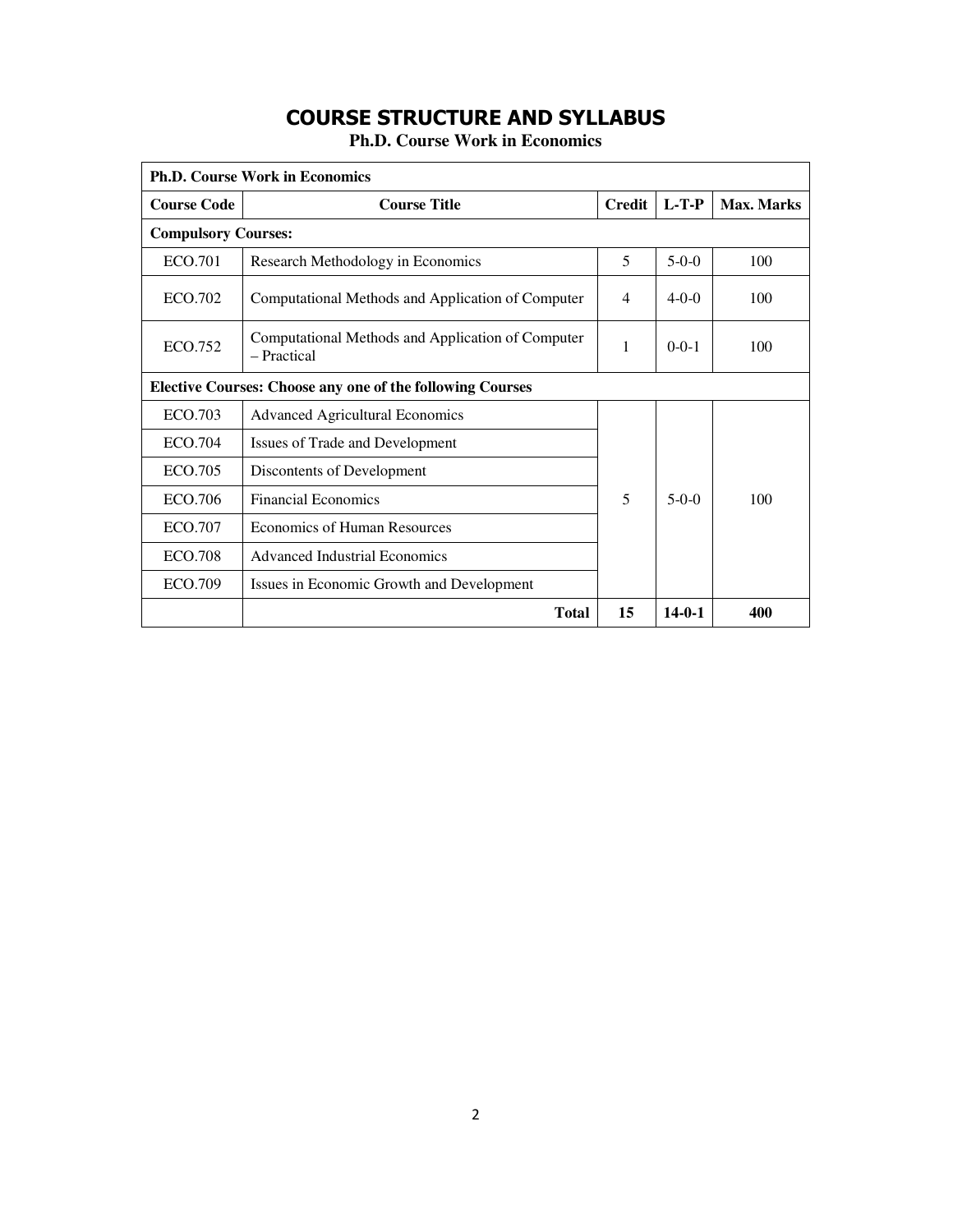**Course Name: Research Methodology in Economics** 

#### **Course Code: ECO.701**

**Course Objective:** The objective of this course is to familiarise the students of research degree with the methods and methodologies of doing fundamental and empirical research.

Introduction to Research: Meaning and objectives of research, types of research, need and significance of research, research methods vs. research methodology. Formulation of a Research problem, meaning and need of research design, features of a good design-different research designs for exploratory, descriptive, diagnostic and experimental research. Review of literature – Methods of reviewing literature and writing it critically, Method of writing a research proposal, Research and Academic Integrity: Copyright issues, Conduct of ethical research, Belmont report and Plagiarism in research. Qualitative research: Deductive and Inductive, Introduction to ethnography, social research methods.

### **Unit-II: 20 Hours**

Collection of Data**:** Primary and secondary data, Methods of collection of Primary Data; Pilot Survey, Personal Investigation, Indirect oral investigation, Information received through local agents and correspondents, mailed questionnaire - secondary data Sources, Limitations of Secondary Data, precautions in the use of Secondary Data, Coverage of secondary data available from Census, NSSO, CSO, NFHS, RBI, etc. and other national and international sources. Field survey methodology, questionnaire design, difference between questionnaires and schedules, measurement scale in social science research, sampling design-sample size and its determination, collection of sensitive information, and Case study method of Research.

#### **Unit-III: 20 Hours**

Processing and Analysis of Data and Testing of Hypothesis: Editing, coding, classification, tabulation, Analysis of quantitative and qualitative data; Exposure to univariate, bivariate and multivariate data analysis; Research questions and hypothesis, problems in formulating Hypothesis, prerequisites for testing of Hypothesis, testing of Hypothesis (t-test, Z-test, F-test and Chi-square test), Goodness of fit, Types of errors in testing of Hypothesis, level of significance.

### **Unit-IV: 20 Hours**

Report Writing: Reporting requirements and mechanics of dissertation writing, significance of report writing, and different steps in writing report. Foot note and end note, Rules for bibliography and references writing-APA, MLA and other styles, Steps for writing dissertation, Method of writing research papers for seminars, and for publication in journals, Introduction to Poster Presentation.

### **T P R Credit Marks**  $5$   $5$   $100$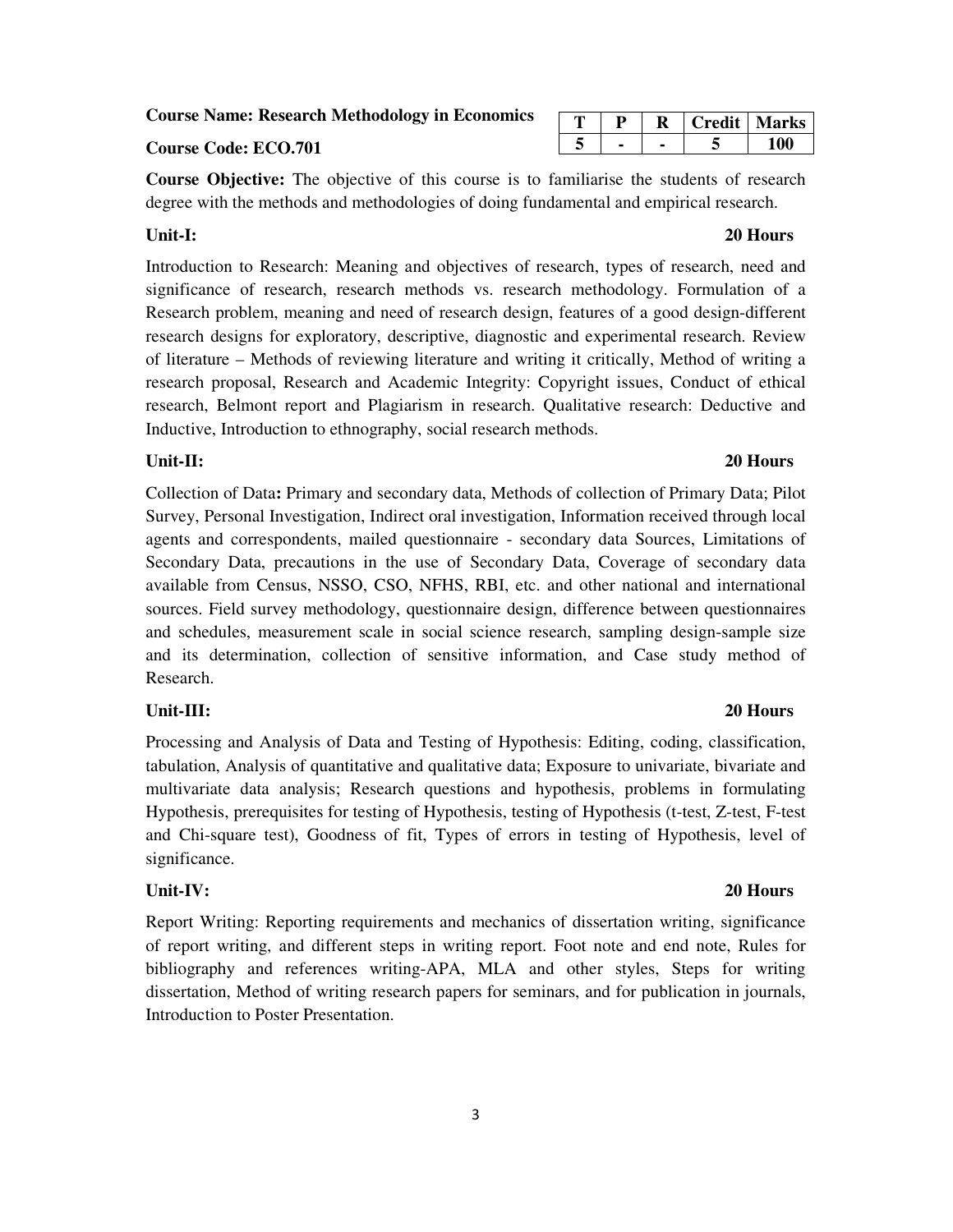#### **Suggested Readings:**

- 1. Anderson, J. (2001): Thesis and Assignment writing,  $4<sup>th</sup>$  ed., Wiley, USA
- 2. Babbie, E. R. (2007). *The Basics of Social Research* (4th Ed.). Australia: Thomson/Wadsworth
- 3. Berg, Bruce L. (2008). *Qualitative Research Methods for the Social Sciences*. 7th ed. Boston, MA: Allyn & Bacon. 336p.
- 4. Bernard, H. R. (2010), *Analysis of Qualitative Data*, Sage, UK.
- 5. Bhaumik, S.K (2007), 'Methodological Issues in Field Surveys' in K K Bagchi (ed.).
- 6. Bryman, Alan (2004), Social Research Methods, Oxford University Press, Oxford, 2nd edition.
- 7. DeMarrais, Kathleen B. and Stephen D. Lapan. (2004). *Foundations for Research: Methods of Inquiry in Education and the Social Sciences.* Mahwah, NJ: L. Erlbaum Associates. 432p
- 8. Dooley, David. (2001). *Social Research Methods*. 4th ed. Upper Saddle River, NJ: Prentice Hall. 385p.
- 9. Fink, Arlene and Kosecoff, J. (1998), How to Conduct Surveys A Step by Step Guide, Sage, UK.
- 10. Glicken, Morley D. (2002). *Social Research: A Simple Guide*. Boston, MA: Allyn and Bacon. 282 p.
- 11. Gray, David E. (2004). *Doing Research in the Real World*. London, UK: Sage Publications. 422p.
- 12. Kanji, G.K. (2006): *100 Statistical Tests*, Sage Publications, USA
- 13. Kemple, Mary. (2000). Review of the Good Research Guide for Small-Scale Social Research Projects, by Martyn Denscombe. *Journal of Advanced Nursing* 31:733.
- 14. Kothari, C.R. and G. Garg (2014): *Research Methodology*: Methods and Techniques, 3<sup>rd</sup> ed., New Age International Pvt. Ltd. Publisher
- 15. Kumar, R. (2014): *Research Methodology A Step-By-Step Guide for Beginners*,  $4<sup>th</sup>$ ed., Sage Publications
- 16. Miller, Delbert C., and Neil J. Salkind. (2002). *Handbook of Research Design and Social Measurement*. 6th ed. Thousand Oaks, CA: Sage Publications. XXII, 786p.
- 17. Neuman, W. Lawrence. (2006). *Social Research Methods: Qualitative and Quantitative Approaches*. 6th ed. Boston, MA: Allyn & Bacon. 592p.
- 18. Outhwaite, W., & Turner, S. P. (2007). *The SAGE Handbook of Social Science Methodology*. Los Angeles (Calif.); London: SAGE. 640 pages.
- 19. Seale, Clive (2004): Social Research Methods: A Reader, London: Routledge
- 20. Sen, A. (1987): On Ethics and Economics. Oxford: Basil Blackwell
- 21. Somekh, B. and Lewin, C. (2012): *Theory and Methods in Social Research*, 2nd ed., Sage Publications
- 22. Todd, Roy. (1999). Review of the Good Research Guide for Small-Scale Social Research Projects, by Martyn Denscombe. *Sociology -The Journal of the British Sociological Association* 33:839.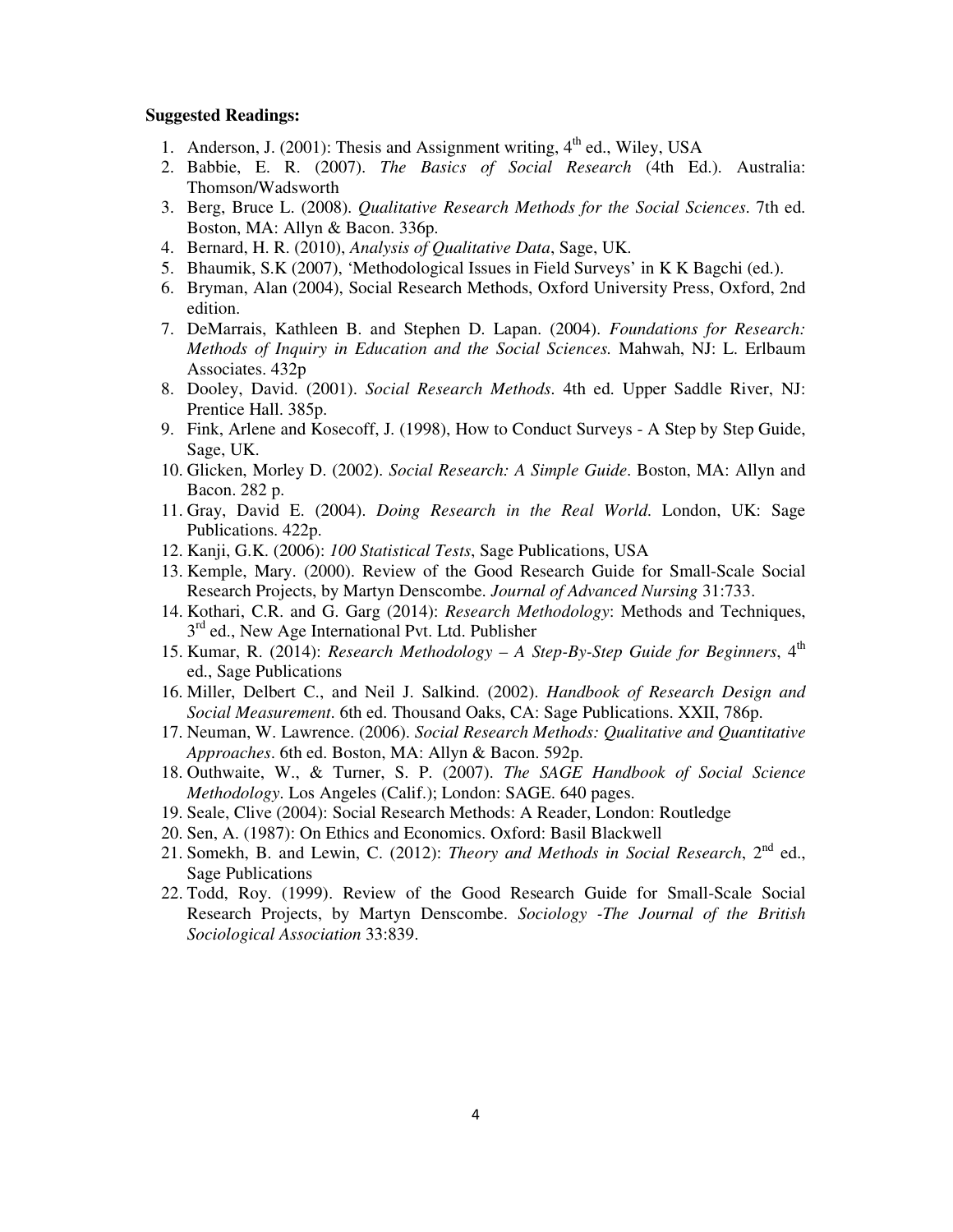### **Course Name: Computational Methods and Application of Computer**

### **Course Code: ECO.702**

**Course Objective:** The objective of this course is to acquaint the students with the important tools and techniques of econometrics used for model building and estimation. The goal is also to inculcate skill within students required to use computer and computational packages in research. For this course students are expected to have knowledge on mathematics and statistics.

Model formulation and specification of general regression model, functional forms of regression models; qualitative explanatory variables regression models, regression diagnostics – multicollinearity, heteroscedasticity, autocorrelation and model specification errors

### **Unit-II: 20 Hours**

Limited dependent variable regression models: Logit, Probit and Tobit models, multinomial regression models, Ordinal regression models, Conditional regression models; Ridge regression, Selection Bias Models, Simultaneous equation models, Time series econometrics – stationarity and non-stationarity, cointegration and error correction models, causality analysis, ARCH and GARCH models, economic forecasting (both univariate and multivariate models), ARDL model, panel data regression models; exposure to stochastic regressors and the method of instrumental variables.

### **Unit-III: 20 Hours**

Computer Organisation; CPU; Types of Memory; Input and Output devices; Classification of computers; introduction to programming languages; introduction to Operating System-Windows; Data Representation and the Number systems: decimal, binary, octal and hexadecimal. Introduction to the use of computer in research – use of MS Word, Excel, and Power Point; introduction to big data and cloud computing; use of internet browsing in research, introduction to data warehousing, and data mining.

### **Unit-IV: 20 Hours**

Exposure to the use of computational packages in research – Use of Spread Sheet, SPSS, Eviews, and STATA in data processing and analysis; use of computational packages for qualitative data analysis.

### **Suggested Readings:**

- 1. Arora, A. (2015): *Computer Fundamentals and Applications*, Vikas Publishing, India
- 2. Asteriou Dimitrious,(2006), *Applied Econometrics*, Palgrave Macmillan, New York.
- 3. Baltagi (2005), *Econometric Applications of Panel Data*, John Wiley and Sons, England.
- 4. Cameron, A.C. and Trivedi. P.K. (2010): *Microeconometrics Using STATA*, Revised Edition, Stata Press, USA

### **T P R Credit Marks 4 - - 4 100**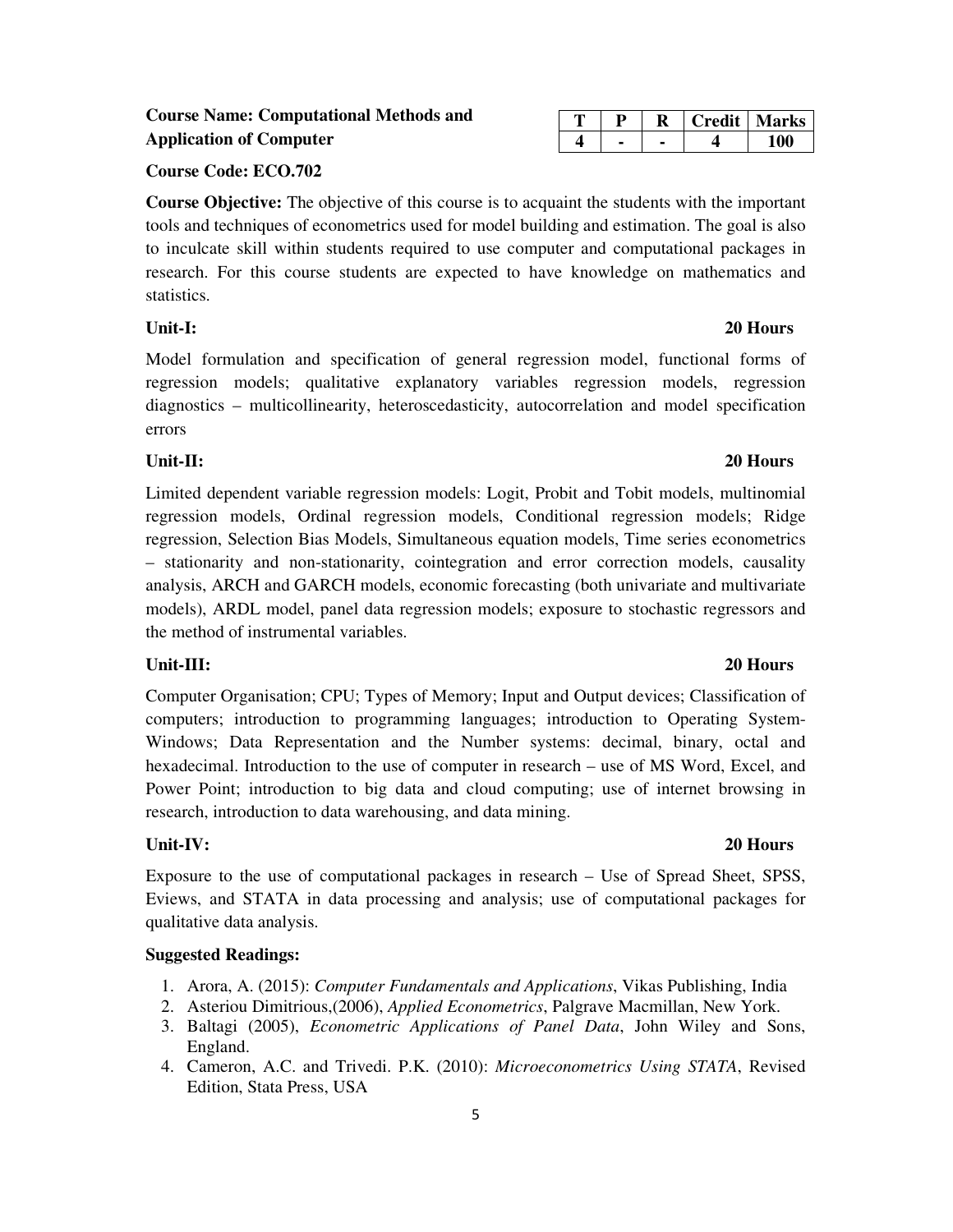- 5. Cheng, Hsian (1986) *Analysis of Panel Data*, Cambridge University Press.
- 6. Cryer J.D. and Chan KS (2008), *Time Series Analysis with Applications in R*, 2nd edition. Springer-Verlag, NY.
- 7. Enders, W. (2014): *Applied Econometric Time Series*, 4<sup>th</sup> ed., Wiley Publications, USA
- 8. Goel, A. (2010): *Computer Fundamentals*, Pearson Education, India
- 9. Granger, C.W.J., Newbold, P. (1986): *Forecasting Economic Time Series*, Academic Press (2nd edition).
- 10. Greasley, P. (2008): *Quantitative Data Analysis using SPSS: An Introduction for Health and Social Science*, McGraw Hill, US
- 11. Greene, W.H., *Econometric Analysis*, 4th edition, Prantice Hall, 2000.
- 12. Griffiths, W.E., R.C. Hill and G.C. Lim (2011): *Using EViews for Principles of Econometrics*, 4<sup>th</sup> ed., Wiley, USA
- 13. Gujarati, D. (2014): *Econometrics by Example*, 2nd ed., Palgrave Macmillion, USA
- 14. Gujarati, D. N., (2004).*Basic Econometrics*, 4th Edition, TATA McGraw Hill Publishing.
- 15. Hsiao, C. (2003): *Analysis of Panel Data*, 2nd ed., Cambridge University Press, UK.
- 16. Intriligator, M.D. *Econometric Models, Techniques and Applications*, 1978, North Holland (330.0182/I8E).
- 17. Johnstone, J. (1999), *Econometrics Methods*, 3rd Edition, McGraw Hill, New York.
- 18. Longest, K.C (2014): *Using STATA for Quantitative Analysis*, 2nd ed., Sage Publications, USA
- 19. Maddala, G.S. (2012). *Limited Dependent and Qualitative Variables in Econometrics*, Cambridge University Press.
- 20. McGrath, R.E. (2014): *Creating and Verifying Data Sets with Excel*, Sage Publications, USA
- 21. Pattersan Kerry (2000), *An Introduction to Applied Econometrics: A Time Series Approach*, Palgrave Macmillan
- 22. Pindyck, Robert S. and Daniel L. Rubinfeld, *Econometric Models and Economic Forecasts, 1976*, International Student edition, McGraw-Hill (330.0182/P65E).
- 23. Ram, B. (1997), *Computer Fundamentals*, Second Edition, New Age International, New Delhi.
- 24. Ramanathan, Ramu, *Introductory Econometrics with Applications*, Harcourt Academic Press, 2002 (IGM Library Call No. 330.0182 R14I).
- 25. Wooldridge, Jeffrey M., *Introductory Econometrics: A Modern Approach*, Third edition, Thomson South-Western, 2007.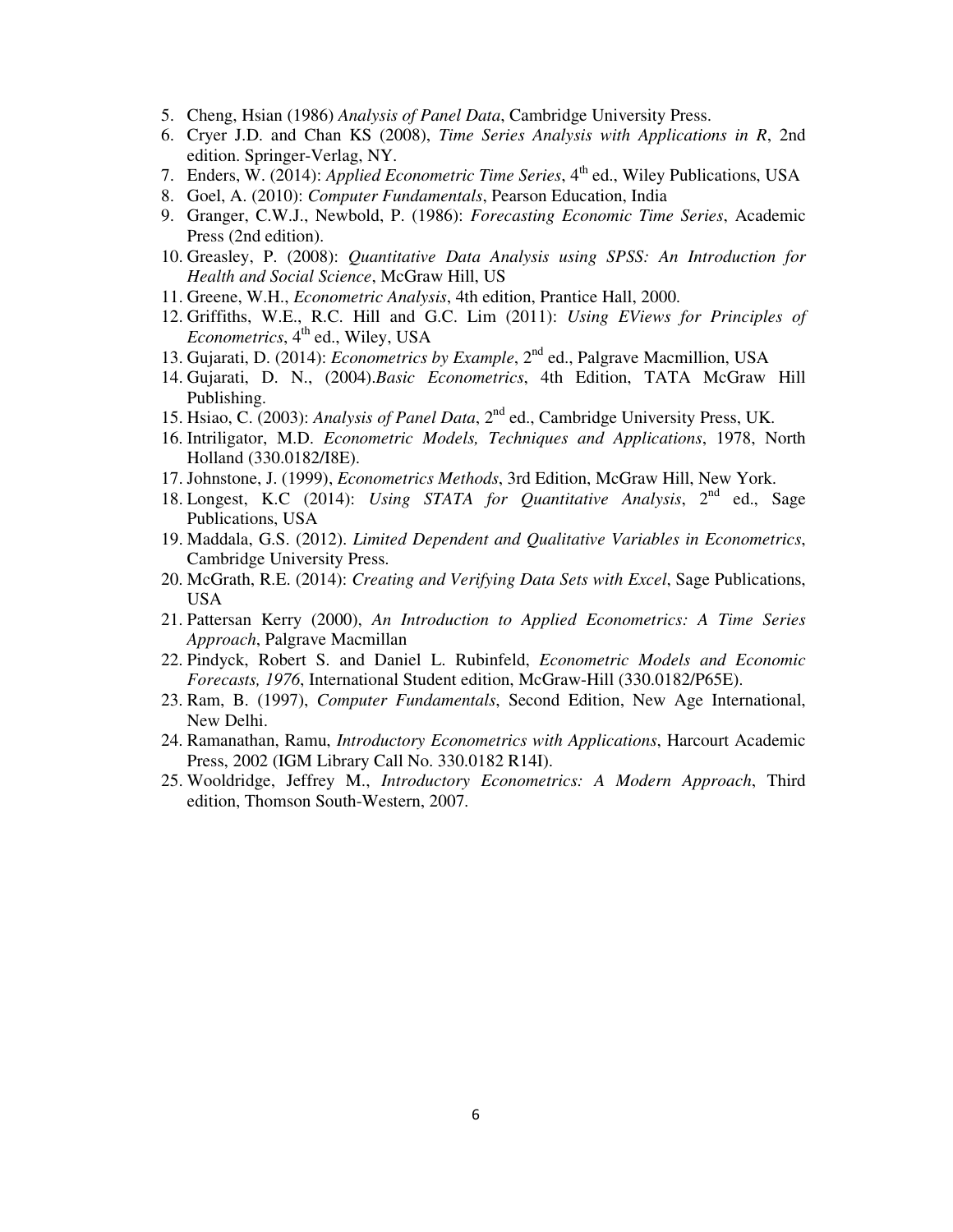|  |  | <b>Credit   Marks</b> |
|--|--|-----------------------|
|  |  |                       |

#### **Course Code: ECO.752**

**Course Objective:** The primary objective of this course is to develop the skill of students through hands-on exercises, to familiarise with the techniques of using MS Word, Excel, Power Point and other specialized computation packages in research.

### **List of Practice Assignments (More may be added by the course coordinator)**

- 1. Using MS Word for typing, formatting, editing, reviewing, and preparing references/bibliography
- 2. Using MS Excel for data processing and analysis
- 3. Using MS Power Point for preparing academic presentations
- 4. Using SPSS, Eviews and STATA for data processing and analysis (univariate, bivariate & multivariate analyses)

#### **Suggested Readings:**

- 1. Cameron, A.C. and Trivedi. P.K. (2010): *Microeconometrics Using STATA*, Revised Edition, Stata Press, USA
- 2. Cesar, L. (2014): *Applied Econometrics with EViews*, 1<sup>st</sup> ed., Apress (Springer)
- 3. Greasley, P. (2008): *Quantitative Data Analysis using SPSS: An Introduction for Health and Social Science*, McGraw Hill, US
- 4. Griffiths, W.E., R.C. Hill and G.C. Lim (2011): *Using EViews for Principles of Econometrics*, 4<sup>th</sup> ed., Wiley, USA
- 5. Gujarati, D. (2014): *Econometrics by Example*, 2nd ed., Palgrave Macmillion, USA
- 6. Longest, K.C (2014): *Using STATA for Quantitative Analysis*, 2nd ed., Sage Publications, USA
- 7. McGrath, R.E. (2014): *Creating and Verifying Data Sets with Excel*, Sage Publications, USA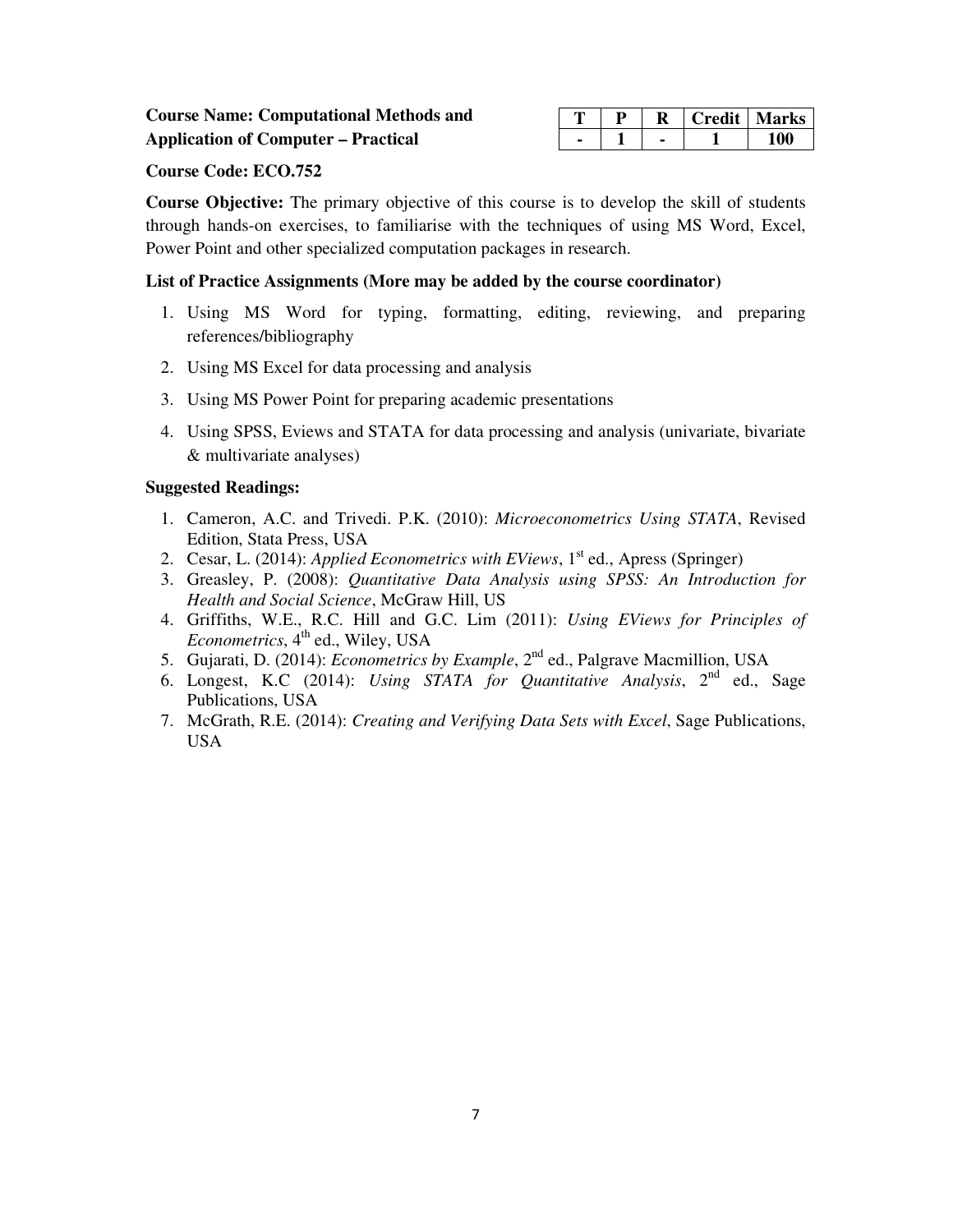**Course Name: Advanced Agricultural Economics** 

### **Course Code: ECO.703**

**Course Objective:** The objective of this course is to acquaint the students with thorough understanding of pattern and process of agricultural development and the instruments that government use to pursue policy goals in India.

### **Unit-I: 20 Hours**

Role of Agriculture in Indian and Punjab's Economy, Agriculture and Allied Sectors in Five Year Plans, Capital Formation in Agriculture, Regional Disparities in Agricultural Growth and Productivity, Farm Size and Productivity Relationship; Land Reforms; Emerging Environmental Issues in Agriculture.

### **Unit-II: 20 Hours**

Agricultural Marketing and Price Policy: Economic Costs of Food Grains, Criteria for Fixation of MSP; Food Security Issues; Agricultural Marketing: Need for Reforms, Marketing Integration, Efficiency, Costs and Price Spread; Emerging Marketing Channels: Contract Farming, Apni Mandi, Retail Chains etc.

### **Unit-III: 20 Hours**

Agricultural Finance: Growth, Role of Agencies, Tests of Farm Credit Proposal; Interlinked Agrarian Credit Markets, Indebtedness; Agricultural Subsidies: Role and Distributional Implications; Agricultural Exports: Trends, Patterns and Emerging Issues; WTO and Agriculture.

### **Unit-IV: 20 Hours**

Monitoring and Evaluation of Agricultural Projects: Shadow Prices, Comparing Costs and Prices, Sensitivity Analysis, Financial and Economic Rate of Return; Farm Management and Business Analysis: Cost Concepts, Measures of Farm Efficiency, Planning and Budgeting: Concepts.

### **Suggested Readings:**

- 1. Acharya, S.S. and Agarwal, N.L. (1998). *Agricultural Marketing in India*. Oxford & IBH Publishing Co. Pvt. Ltd., New Delhi.
- 2. Bansil, P.C. (2002). *Economic Problems of Indian Agriculture.* CBS Publishers and Distributers, New Delhi.
- 3. Carter, M.R. (1984). Identification of the Inverse Relationship between Farm Size and Productivity: An Empirical Analysis of Peasant Agricultural Production. *Oxford Economic Papers*, New Series, 36 (1): 131-145
- 4. Chand, R. (2002). *Trade Liberalisation WTO and Indian Agriculture: Experience and Prospects*. Mittal Publications.
- 5. Chand, R. (2004). India's national agricultural policy: a critique. *Indian Journal of Agricultural Economics*, 64(2): 164-187.
- 6. Chand, R. (2012). Development Policies and Agricultural Markets. *Economic and Political Weekly,* 47 (52): 53-63.

### **T P R Credit Marks 5 - - 5 100**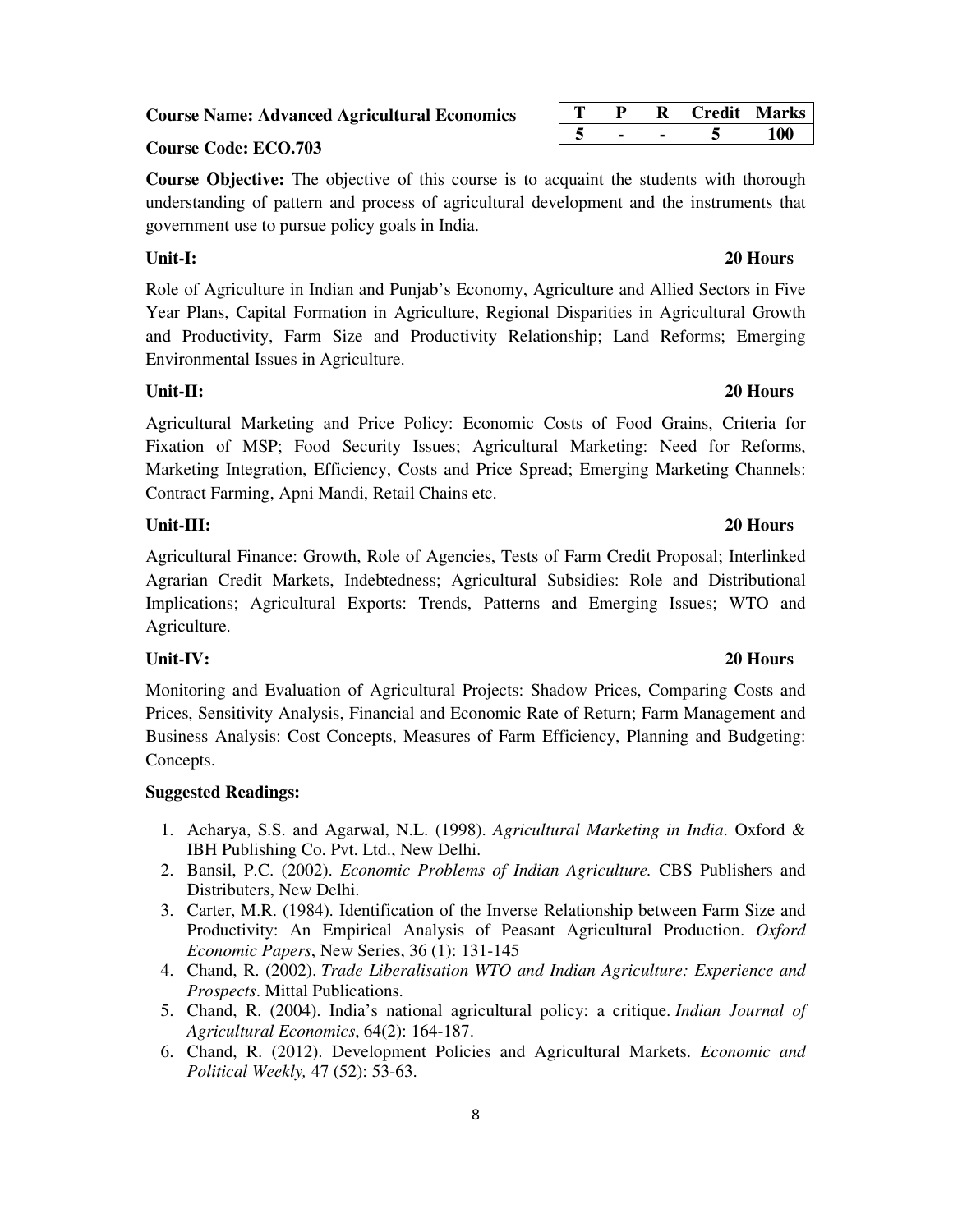- 7. Chand, R., Raju, S. S, Garg, S. and Pandey, L. M. (2011). *Instability and Regional Variation in Indian Agriculture*, NCAP, New Delhi.
- 8. Dev, S. M. and Rao, N.C. (2010). Agricultural Price Policy, Farm Profitability and Food Security. *Economic and Political Weekly,* 45 (26 & 27): 174-182.
- 9. Fan, S., Gulati, A., and Thorat, S. (2008). Investment Subsidies and Pro‐Poor Growth in Rural India. *Agricultural Economics*, *39*(2): 163-170.
- 10. Gill, A. (2000). *Rural Credit Markets: Financial Sector Reforms and the Informal Lenders*, Deep and Deep Publications, Delhi.
- 11. Gill, A. (2004). Interlinked Agrarian Credit Markets: Case Study of Punjab. *Economic and Political Weekly*, 39 (33): 3741-3751.
- 12. Gittinger, J.P. (1982). *Economic Analysis of Agricultural Projects*, 2nd ed. John Hopkins Univ. Press, Baltimore.
- 13. Gulati, A. and Narayanan (2005). *The Subsidy Syndrome in Indian Agriculture*, Oxford University Press, New Delhi.
- 14. Gulati, A., and Sharma, A. (1995). Subsidy syndrome in Indian agriculture. *Economic and Political Weekly*, 30(39): A93-A102.
- 15. Johl, S.S. and Kapur, T. R. (2006). *Fundamentals of Farm Business Management*, Kalyani Publishers, Ludhiana.
- 16. Kahlon, A. S., and Tyagi, D. S. (1983). *Agricultural Price Policy in India*. Allied Publishers Ltd., New Delhi.
- 17. Kahlon, A.S. and Singh, K. (1984). *Managing Agricultural Finance: Theory and Practice*. Allied Publisher Ltd., New Delhi.
- 18. Kahlon, A.S. and Singh, K. (1992). *Economics of Farm Management in India: Theory and Practice,* Allied Publisher Ltd., New Delhi.
- 19. Krishna, R. (1982). Some Aspects of Agricultural Growth, Price Policy and Equity in Developing Countries. *Food Research Institute Studies*, (03).
- 20. Lekhi, R. K. and Singh, J. (2006). *Agricultural Economics*, 2nd Edition, Kalyani Publishers, Ludhiana.
- 21. Rao, C. H. (2001). WTO and Viability of Indian Agriculture. *Economic and Political Weekly*, 36(36): 3453-3457.
- 22. Reddy, S. S. and Ram, P. R. (2000). *Agricultural Finance and Management.* Oxford & IBH Publishing Co. Pvt. Ltd. New Delhi.
- 23. Singh, S. (2004). Crisis and Diversification in Punjab Agriculture: Role of State and Agribusiness. *Economic and Political Weekly,* 39 (52): 5583-5589.
- 24. Singh, S. (2005). *Political Economy of Contract Farming in India*. Allied Publishers, New Delhi.
- 25. Singh, S. and Singla, N. (2011). *Fresh Food Retail Chains in India: Organisation and Impacts*, Allied Publishers, New Delhi.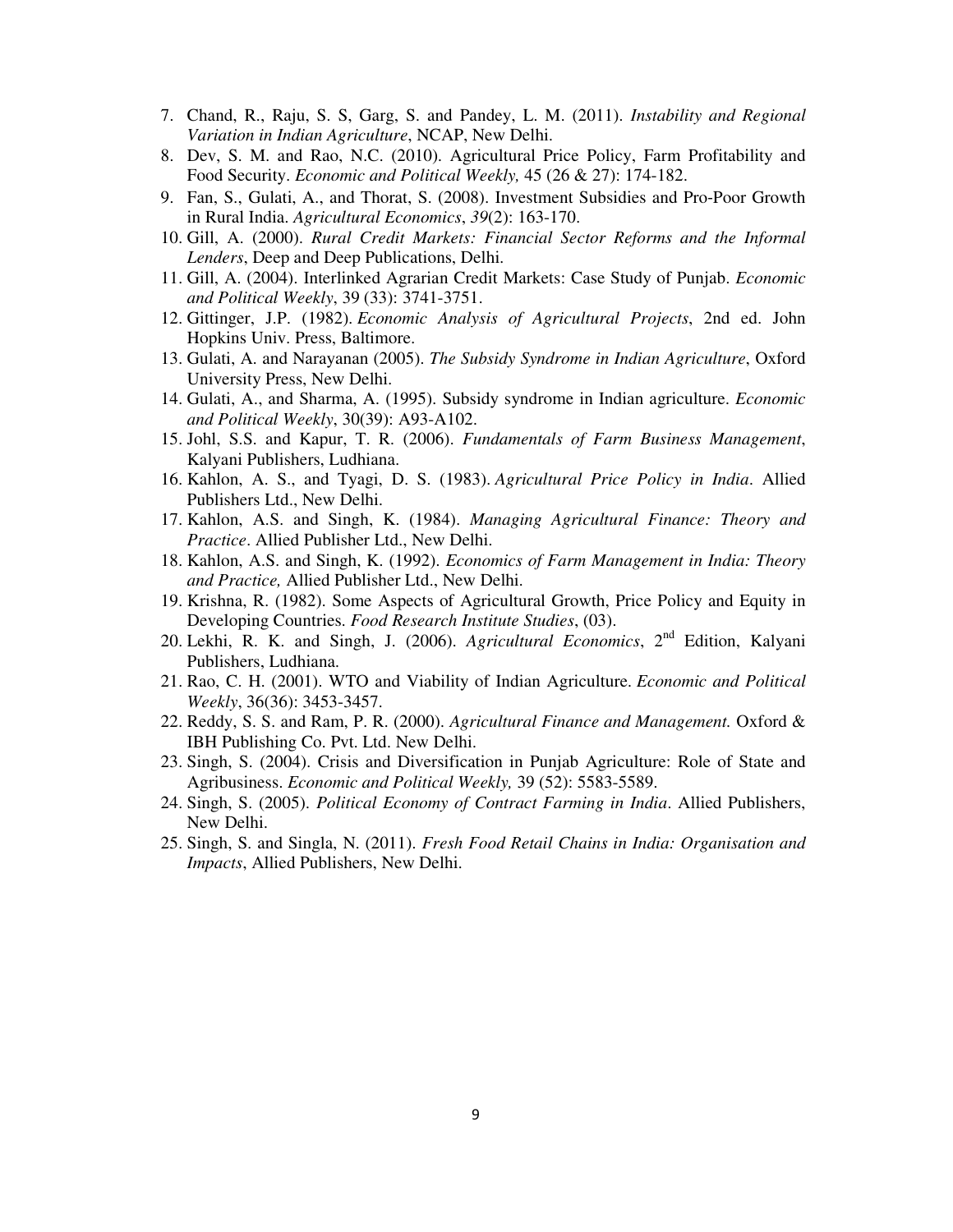### **Course Name: Issues of Trade and Development**

### **Course Code: ECO.704**

**Course Objective:** This course focuses exclusively on international trade and development concerns. The objective of the course is to understand the impact of different issues of globalization through the wide canvas of trade. It provides a general history of trade as a theoretical and applied interdisciplinary field and offers background to developmental questions. Moreover this course will provide the opportunity to understand the mix of theory, policy and reality of globalization and trade from a heterodox perspective.

Understanding the Global Economy, Trade and Development: Nature of Global Economy, Globalization: Present and Precedents, Some Stylized Facts about International Trade and Investment. Paradox of Globalization; Learning experience of Developed markets: Emergence of Asian Giants – China vs. India.

### **Unit-II: 20 Hours**

Enduring Issues of International Trade: Sources of Comparative Advantage, Theory of Imperfect Competition and International Trade; Regionalism and Multilateralism; Different Waves of Regional Blocs: North-North, North-South, South-South; Current Position of, SAARC, ASEAN, BIMSTEC, SCO, NAFTA, EU; Environmental and Social Issues of International Trade

#### **Unit-III: 20 Hours**

Reviewing the New Pattern of Trade: Trade in Services and High Technology Products, Trade and Technology Shifts in Production Structure. Trade in Climate Smart Goods, Merchandize and Service Trade Under Different FTAs, Procedural Problems of Trade and Tariffication; Growth of FDI, Distortions of Trade; Exploring Trade Data Base: WITS, UNCTAD, GTAP and ITC.

### **Unit-IV: 20 Hours**

Evaluating World Trading System: Trade Policy Reforms, Trade Disputes, Trade Diplomacy, Role of IMF &WTO, Global Trends in Finance and Capital and Its Impact. Global Economic Crisis: Origin, Impact and Challenges Ahead; Global Value Chain and Vertical specialization; Trade Facilitation.

#### **Suggested Readings:**

- 1. Aggarwal, A. (2012) Social and Economic Impact of SEZs in India Published to Oxford Scholarship.
- 2. Alex, E. F. Jilberto, and Andre M. (1998). *Regionalization and Globalization in the Modern World Economy: Perspectives on the Third World and Transitional Economies*, Routledge.
- 3. B. Copeland, and S. Taylor., (1994). *North-South trade and the Environment*, Quarterly Journal of Economics, 755-787.
- 4. B. Copeland, and S. Taylor., (1995). *Trade and Transboundary Pollution*, American Economic Review, 716-737.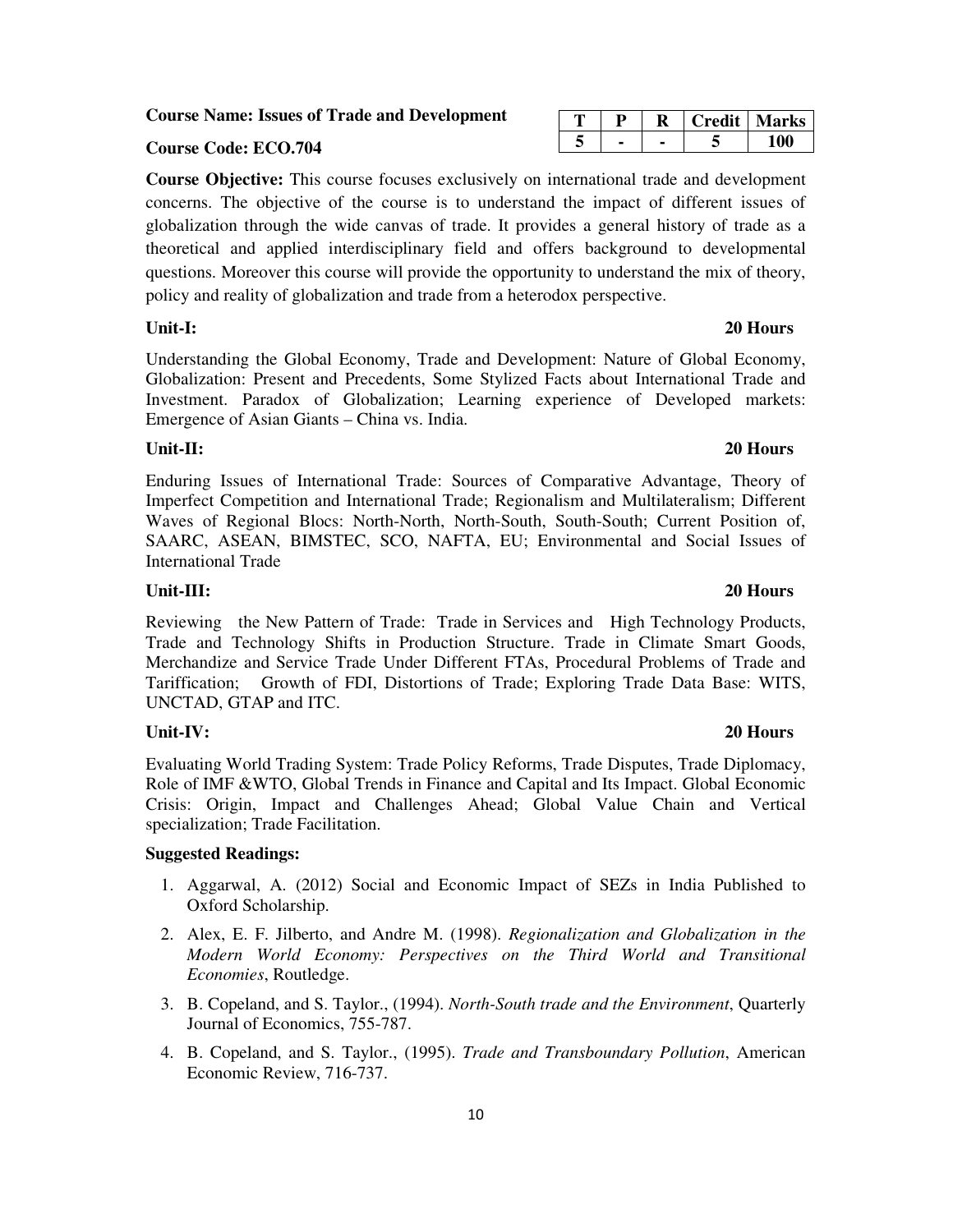- 5. B. Copeland, S. Taylor, and W. Antweiler., (2001). *Is Free Trade Good for the Environment*? American Economic Review, 877-908.
- 6. Baldwin, R. and Philippe M., (1999). *Two Waves of Globalisation: Superficial Similarities, Fundamental Differences*, NBER working paper No. 6904.
- 7. Bank, W. (2008). World Integrated Trade Solution (WITS) Database.
- 8. Bernard, A., S. Redding, and P. Schott. (2010). *Multi-product Firms and Product Switching*, American Economic Review.
- 9. Bernard, A., S. Redding, and P. Schott., (2009). *Multi-product Firms and Trade Liberalization*, Mimeo.
- 10. Bernard, A., S. Redding, and P. Schott. (2007). *Comparative Advantage and Heterogeneous Firms,* Review of Economic Studies.
- 11. Bhagwati, J.N., (Jan. 2007). *In Defense of Globalization*, Oxford University Press.
- 12. Bhagwati, J.N.,(1998).*International Trade: Selected Readings*, McMilan University Press.
- 13. Bibek, Debroy and Debashis Chakraborty (2006). *Uses and Misuses of Anti-Dumping Provisions in World Trade: A Cross-Country Perspective,* Published by Academic Foundation.
- 14. Chacholiades, M. (2006). *Pure theory of International Trade*, Published by Aldine Transaction; Revised edition
- 15. Chaney, T. (2008). *Distorted Gravity: the Intensive and Extensive Margins of International Trade,* American Economic Review.
- 16. Chang, H. J., & Singh, A. (1992). *Public enterprises in developing countries and economic efficiency*. United Nations Conference on Trade and Development.
- 17. *Clement, R. L. and Rothwell, K.J., (1967). Theoretical Issues in International Economics,* Constellate and Company Ltd.
- 18. Cole, Matthew and Robert J. R. E., (2003). *Do Environmental Regulations Influence Trade Patterns: Testing Old and New Trade Theories*, The World Economy: 1163-86.
- 19. Daniels, Joseph, P. and David, V. H., (2011). *Global Economic Issues and Policies*, Rotledge publications.
- 20. Das, R. U. (2011). Regional Trade-FDI-Poverty Alleviation Linkages and Some Analytical and Empirical Explorations. *Regional Integration, Economic Development and Global Governance*, 149.
- 21. Debroy, B. (2005) WTO At Ten: *Looking Back to Look Beyond Development through Trade (Volume 1) (2 Volume Set), Konark Publishers*.
- 22. Debroy, B. (2006) *The Trade Game: Negotiation Trends at WTO and Concerns of Developing Countries*, Published by Academic Foundation.
- 23. Edward, E. Learner (1985) *Sources of International Comparative Advantages: Theory and Evidence*, Published by the MIT Press.
- 24. Feenstra, R., (2004). *Advanced International Trade, Theory and Evidence*, Princeton University Press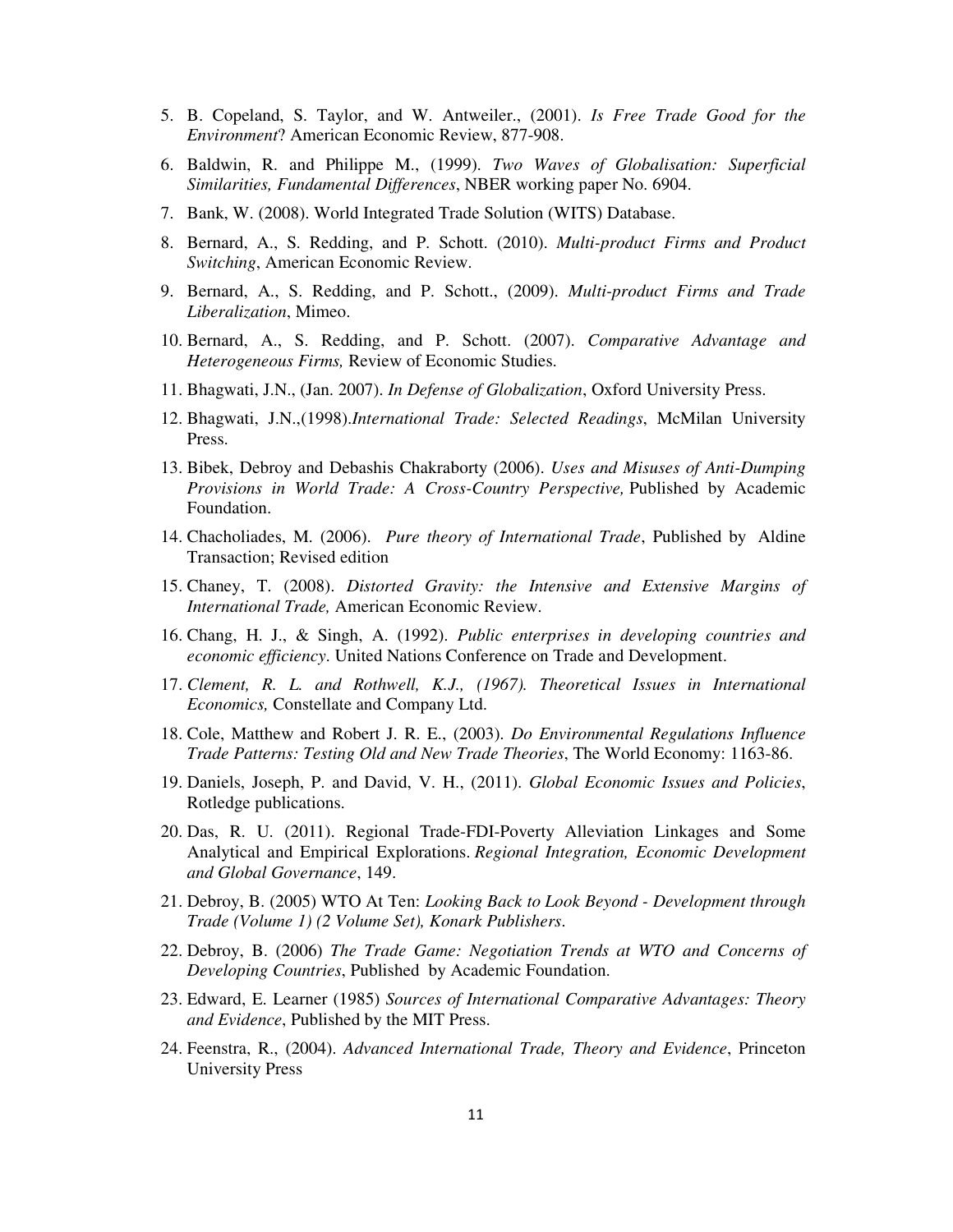- 25. H. Kierzkowski., (1984). *Monopolistic Competition and International Trade*, Clarendon Press, Oxford Press, UK.
- 26. Haberler, G. (1988). *International Trade and Economic Development* (No. 1). Ics Pr.
- 27. Harry, P. Bowen, Hollander, A., and Viane, J. M. (2012), Applied International Trade Analysis, *Published by Palgrave Macmillan.*
- 28. Helpman, E., Viane, M. Viane, and Yeaple, S., (2004). *Export versus FDI with Heterogeneous Firms*, American Economic Review.
- 29. Helpman, E., M., and Y. Rubinstein., (2008). *Estimating Trade Flows: Trading Partners and Trading Volumes*, Quarterly Journal of Economics.
- 30. Helpman, H. and P. Krugman., (1985). *Market Structure and Foreign Trade*, Cambridge, MIT Press
- 31. Herrick, B. and Kindleberger, C. P. (1985), Economic Development, Fourth edition , McGraw-Hill International Book Company, Singapore
- 32. Hertel, T. W., & Hertel, T. W. (1999). *Global Trade Analysis: Modelling and Applications*. Cambridge University Press.
- 33. Hummels, D., D. Rapoport, and K. Yi., *Vertical Specialization and the Changing Nature of World Trade*, Federal Reserve Bank of New York Economic Policy Review.
- *34.* Indira Hirway and Amita Shah, Ghanshyam Shah (2014) Growth or Development: *Which Way is Gujarat Going?* Published by Oxford University Press India.
- 35. Jacobson, A. (1975). The "Wits" Appraisal of Jaw Disharmony. *American Journal of Orthodontics*, *67*(2), 125-138.
- 36. James, C. and Robert M., (2004). *International Economics*, John Wiley & Sons. Inc., Dunn, Jr.
- 37. Jones, R.W. and Kenen, P. B., (2003). *Handbook of International Economics*, Volumes-I, II and III, Elsevier Amsterdam.
- 38. Krugman, P. R. and Maurice Obstfeld (2003), International Economics: Theory and Policy, Sixth Edition, Addison Westley.
- 39. Mayer, T., Melitz, M. and Ottaviano, G. (2011). *Market Size, Competition, and the Product Mix of Exporters,* Mimeo.
- 40. Melitz, M. and G. Ottaviano., (2008). *Market Size, Trade, and Productivity*, Review of Economic Studies.
- 41. Melitz, M., (2003). The Impact of Trade on Intra-Industry Reallocations and Aggregate Industry Productivity*, Econometrica*.
- *42.* Nayyer, D. (2013) *Catch Up: Developing Countries in the World Economy*, Publisher: Oxford University Press India.
- 43. Nocke, V. and S. Yeaple. (2008). *Globalization and the Size Distribution of Multiproduct Firms*, Mimeo.
- 44. P. Krugman, and Helpman, E. (1989). *Trade Policy and Market Structure*. Cambridge, MIT Press.
- 45. RIS, South Asia Trade and Development Report, Various Issues.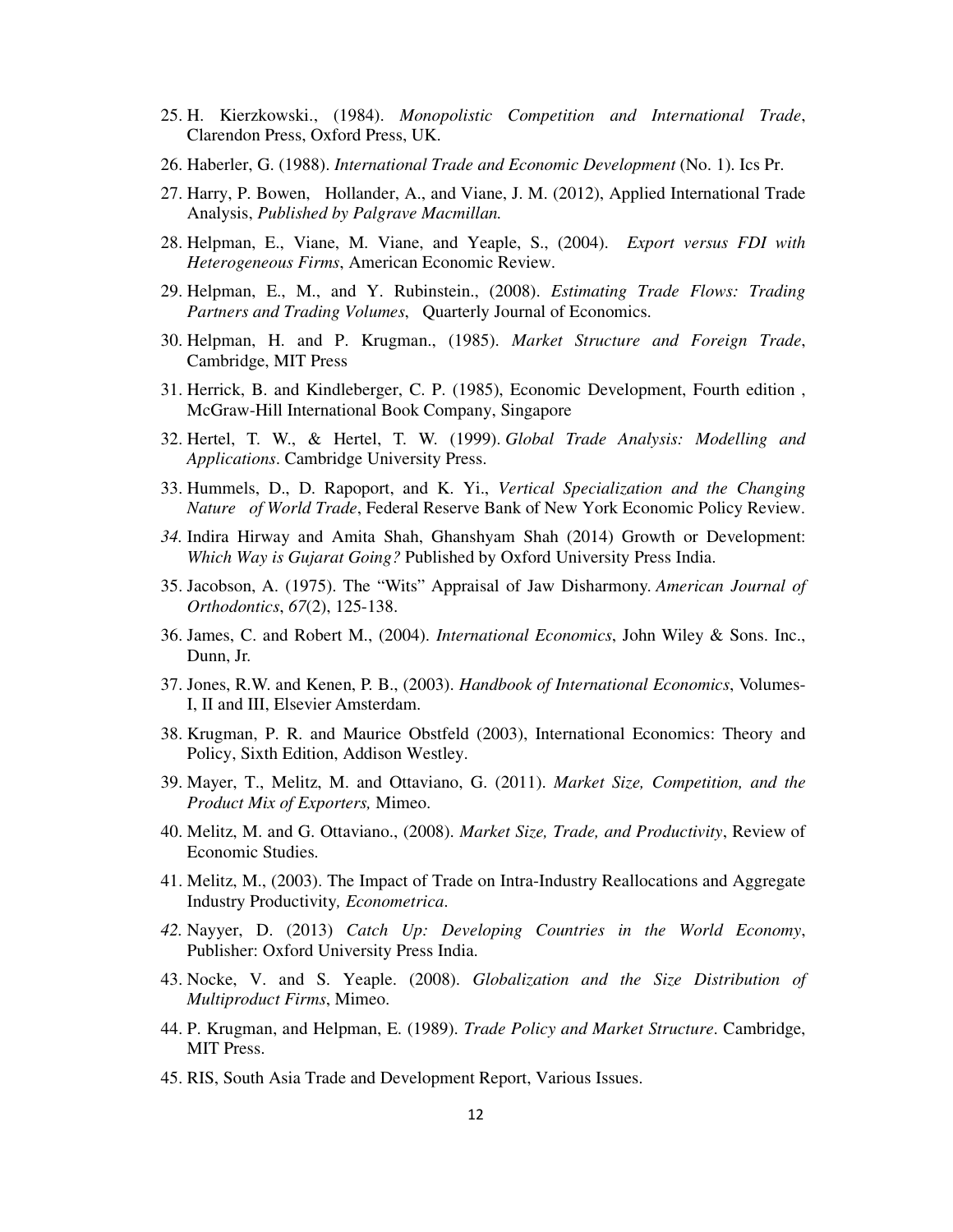- 46. Robert. C. Feenstra, (2004) *Advanced International Trade, Theory and Evidence,*  Published by Princeton University Press.
- 47. Robert. C. Feenstra, and Alan, M. Taylor, (2011) *International Economics*, Worth Publishers; Second Edition.
- 48. Saon, Roy and Smita Miglani and Neha Malik (2014) *Impact of American Investment in India: A Socioeconomic Assessment* Published by Academic Foundation.
- 49. Stevens, Candice. (1993). *The Environmental Effects of Trade*, The World Economy, 16(4): 439-451
- 50. Taneja, N. (2001). Informal Trade in SAARC Region. *Economic and Political Weekly*, 959-964.
- 51. UNCTAD, Trade and Development, Various Issues.
- 52. W. Ethier., (1995). *Modern International Economics,* Norton and Company, NY, London.
- 53. Yi, K.., (2003). Can Vertical Specialization Explain the Growth of World Trade? *Journal of Political Economy*.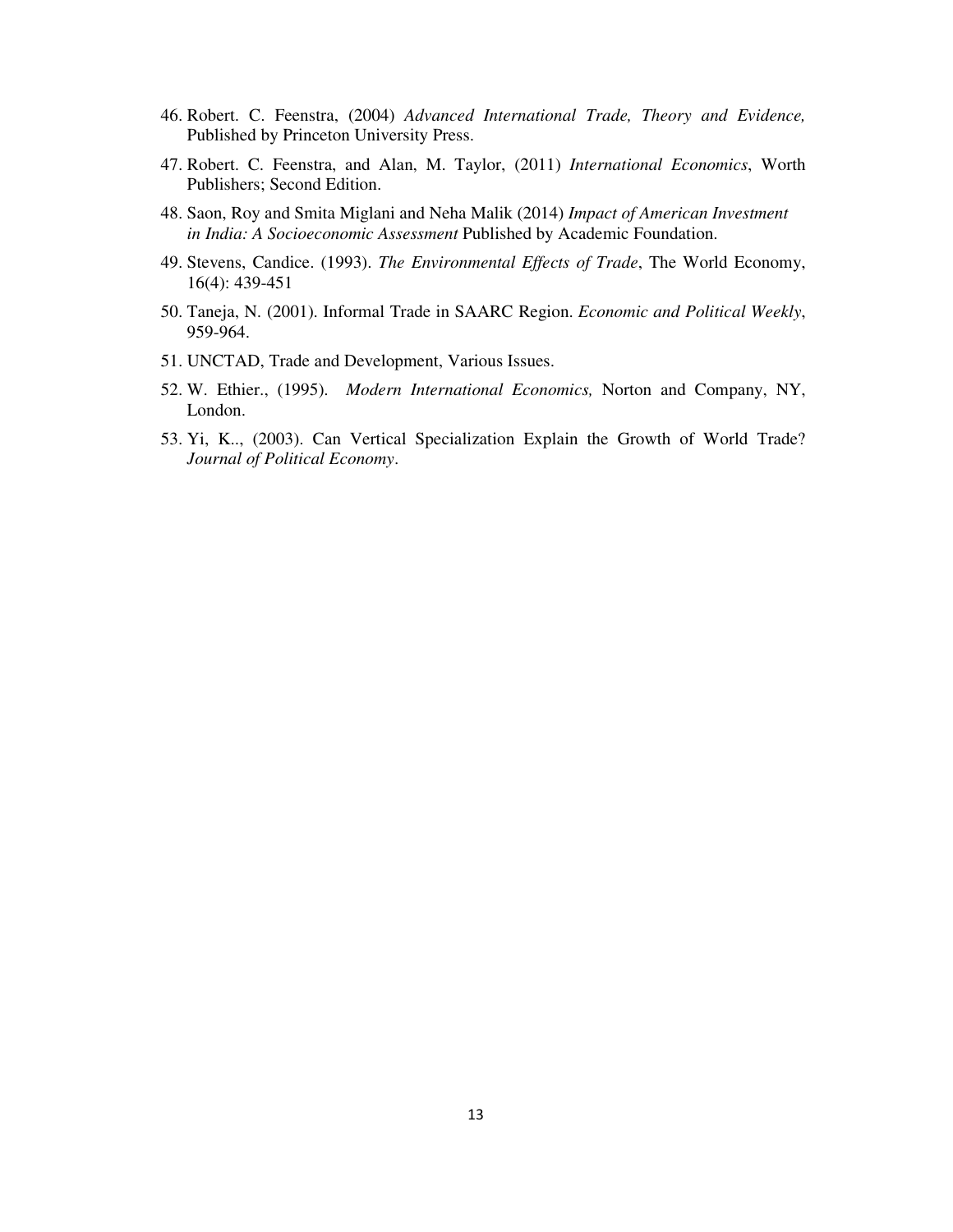6. Hayami, Yujiro And Godo Yoshihisa (2012). Development Economics from the Poverty to the Wealth of Nations.

### course analyzes the different issues with initiation of development. This course will provide students with an introduction to the origin and evolution of ideas about development, and will

**Course Code: ECO.705** 

#### **Unit-I: 20 Hours**

Advancement and Asymmetry in Development: Evolution of Development Doctrine, Turning Points and Different Approaches of Development, Externalities in Economic Development, Inclusive Growth. Asymmetries in Global Economy, Impact of Global Crisis, MDGs, New Great Transformation; Education – Accessibility Vs. Affordability with respect to WTS.

encourage them to discuss various interdisciplinary problems of development.

#### **Unit-II: 20 Hours**

Distribution and Economic Growth: Population and Development, Growth and Poverty, Decomposing Growth, Inequality and Poverty**,** Human Capital: Role of Education and Health. Gender Biasin Achievements, Ingredients of Pro-Poor Growth. Social Issues of Development: Child Labour, Trafficking etc.

#### **Unit-1II: 20 Hours**

Transformation and Development: Uneven development, Agrarian Transformation and Rural Development, Industrial Transformation and Sustainable Development, Development and Displacement Issues, Urbanization and Rural-Urban Migration. Current Food Security Issue.

Growth vs. Environment: Rural Poverty and Environment Destruction, Industrialization and Environment Pollution, Land Acquisition: Active and Salient Discontentment. Inverted U Shape in Environment Degradation, Global Warming and Climate Change, Rising Urbanization and its Environment Impacts, Fast Growth versus the Economic Sustainability, Man-made disaster

#### **Suggested Readings:**

- 1. Acemoglu, Daron., (2008). *Introduction to Modern Economic Growth*. Princeton UP.
- 2. Aghion, Philippe and Durlauf, Stephen., (2005). *Handbook of Economic Growth*, North Holland.
- 3. Cohen, Jessica and Easterly, William., (2009*). What Works in Development? Thinking Big and Thinking Small. Washington DC*: Brookings Institution Press.
- 4. Daniels, Joseph P. and Hoose, David Van., (2011). *Global Economic Issues and Policies*, Rotledge publications
- 5. De, Long, J. Bradford., (2002). *Macroeconomics*. Burr Ridge, IL: McGraw Hill.
- 

**Course Objective:** This course discusses the different issues of development in the context of economic, political, and social perspectives. The emerging problems with the pace of development are important part of this course. By examining duality of development, the

### **T P R Credit Marks 5 - - 5 100**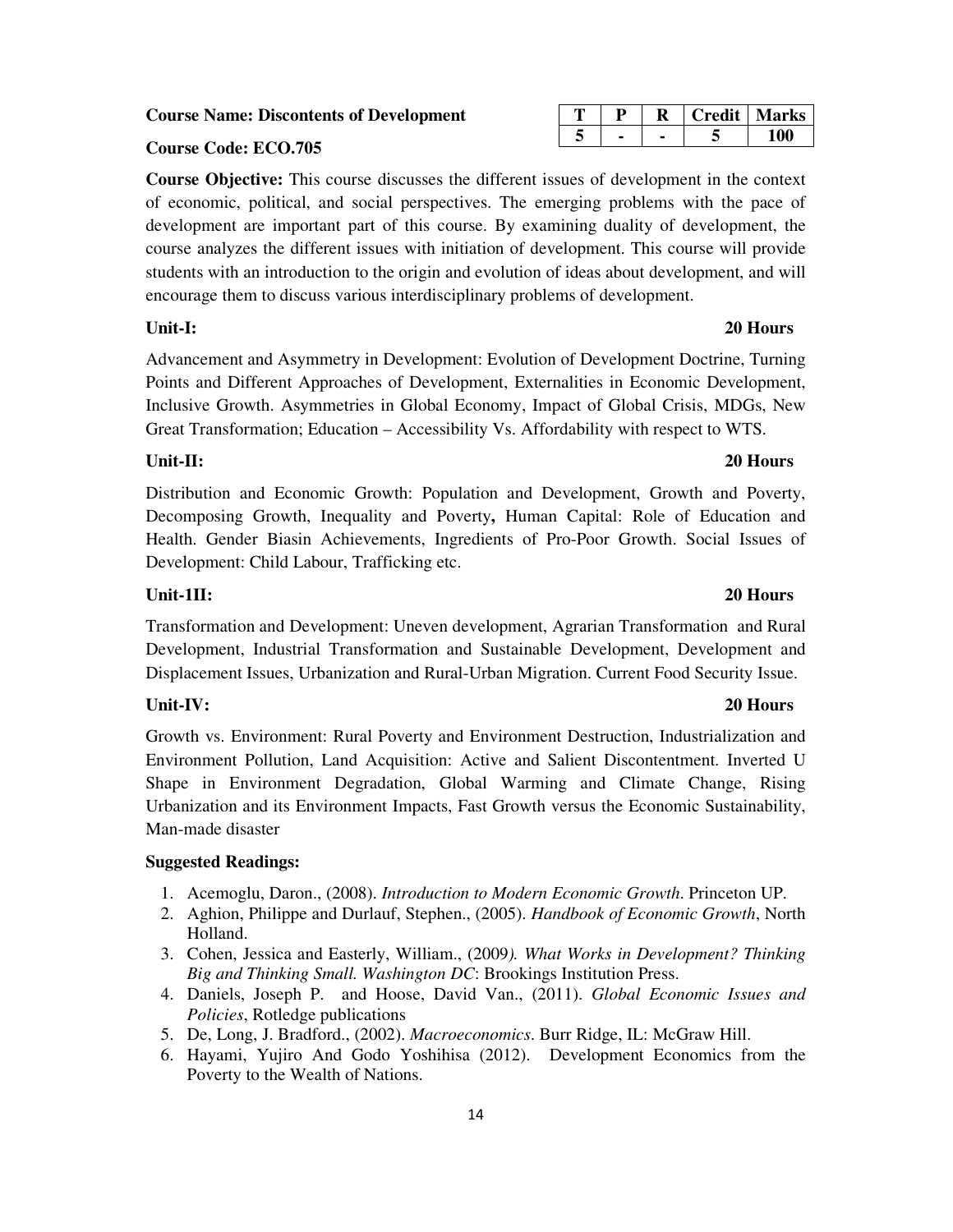- 7. Helpman, Elhanan., (2005). *Mystery of Economic Growth*. Harvard University Press.
- 8. Hollis B. Chenery and T. N. Srinivasan, (1988). *Hand Book of Development Economics, North, Hdland Elsevier,* Amestertion.
- 9. Parente, Stephen L. and E.C. Prescott., (2000). *Barriers to Riches MIT Press*. D 330.34
- 10. Perkins, Dwight H., Steven Radelet and David L. Lindauer (2006). *Economics of Development*. Norton.
- 11. Piketty, T. (2014): Capital in the  $21<sup>st</sup>$  Century, Cambridge Belknap Press
- 12. Ray, Debraj., (1998). *Development Economics*. Princeton University Press.
- 13. Rodrik , Dani., (2011). *Globalization Paradox*, Oxford University Press
- 14. Rodrik, Dani., (2003). *In Search of Prosperity: Analytical Narratives on Economic Growth*, Princeton University Press.
- 15. Stiglitz, J.E (2013): The Price of Inequality: How Today's Divided Society Endangers our Future, W.W. Norton and Company
- 16. Todaro, Michael P. and Stephen C. Smith (2011) *Economic Development*.11<sup>th</sup> ed. *Pearson*.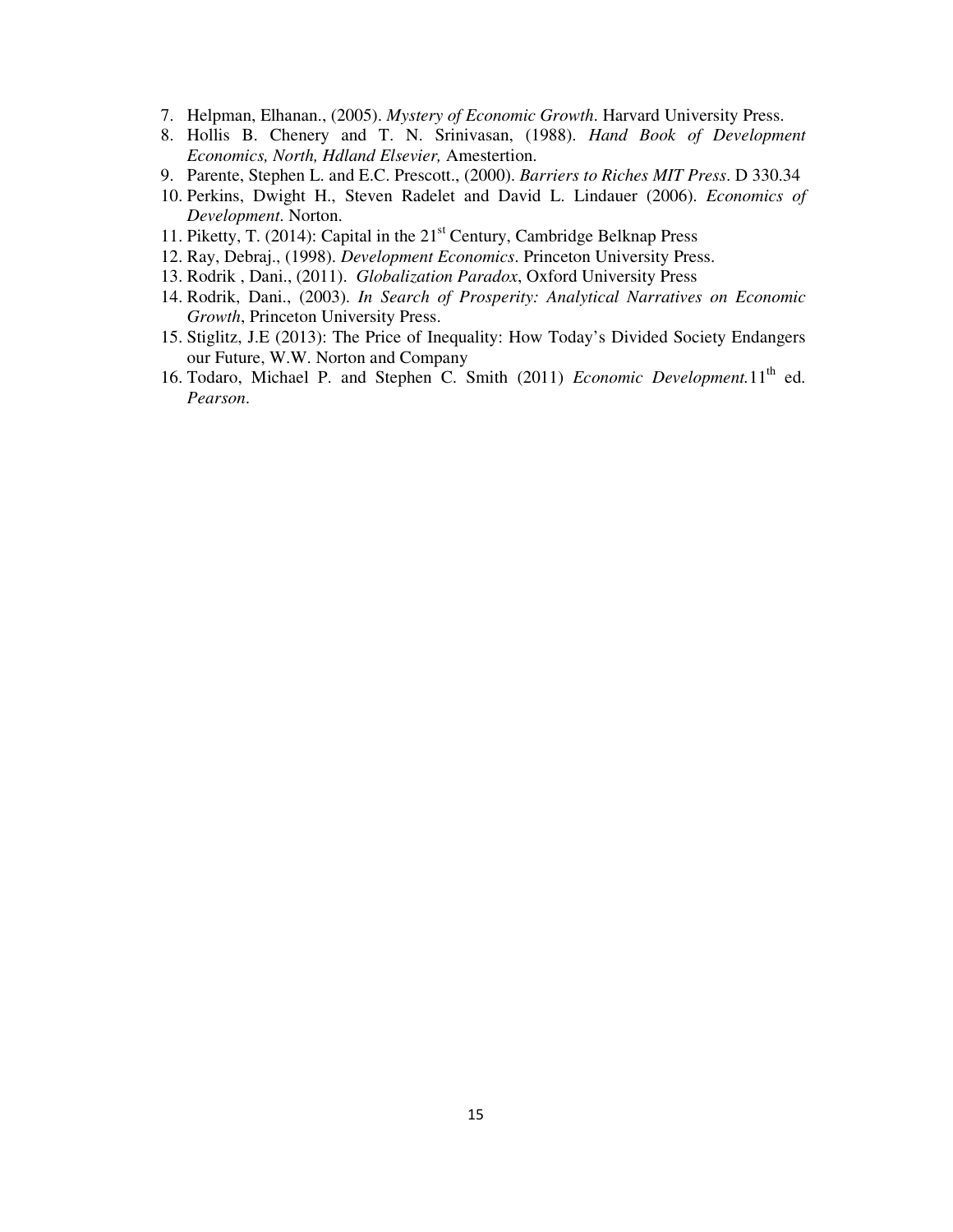#### **Course Name: Financial Economics**

#### **Course Code: ECO.706**

**Objective:** This objective of this course is to familiarise the students with the theoretical and policy dimensions of financial economic thought.

Introduction to financial system - financial markets, instruments and services; optimal asset allocation – trade off between risk and return (the Markowitz model), equilibrium in the financial market – the Capital Asset Pricing Model, Market Efficiency – The efficient markets hypothesis, financial system and economic development; theories of the impact of financial development; Models of security prices in financial market – single factor security market and single index model; Fixed income securities – fixed income markets, risk and term structure of interest rates.

#### **Unit-II: 20 Hours**

Banking and Non-Banking Services: importance and functions of banks; mobilization, lending and investment of funds by banks; reforms in the banking system; micro-finance and financial inclusion; insurance as non-banking services, insurance in economic development insurance institutions as financial intermediaries - insurance institutions as investment institutions and capital market; worldwide risk sharing - concept of reinsurance, reinsurance markets in developing countries; mutual funds as non-banking services – resource mobilization functions of mutual funds in India.

#### **Unit-III: 20 Hours**

Indian financial system- issues of financial inclusion, critical review of financial sector reforms in India. Regulatory and Promotional Institutions: reserve bank of India – functions and role; objectives of money policy and instruments; commentary on current monetary policy; securities exchange board of India – functions and role in security market; insurance regulatory development authority of India – functions and role in insurance market.

#### **Unit-IV: 20 Hours**

International Financial Market: nature and organization of participants, exchange rate, devaluation and depreciation; working of floating exchange rate since 1973; role of International Monetary Fund, World Bank, International Development Association, International Financial Corporation, Asian Development Bank, and India Euro Currency Market Development, Role and Regulations.

#### **Suggested Readings:**

- 1. Avadhani, V.A. (2000): *Financial Economics*, Theory and Practice, Himalaya Publications.
- 2. Bhole, L. M. and J. Mahukud (2011): *Financial Institutions and Markets,* Tata McGraw Hill,  $5<sup>th</sup>$  edition.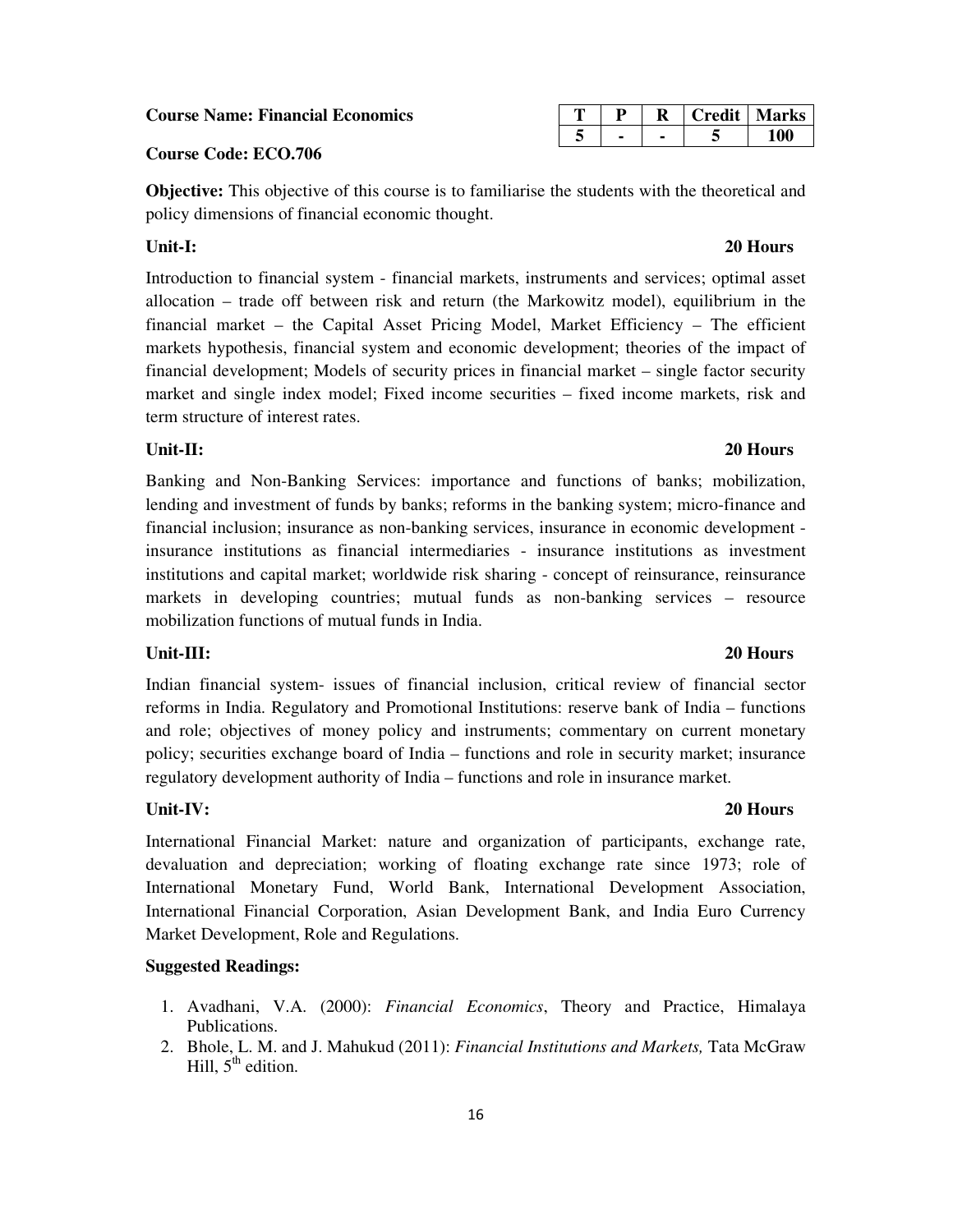- 3. Bodie, Zvi, Alex Kane and Alan J. Marcus (2013): *Investments*, 10<sup>th</sup> Edition, McGraw-Hill Education.
- 4. Bodie, Zvi, Robert C. Merton, David C. Cleeton (2011): *Financial Economics*, 2/e, Pearson Education.
- 5. Buckley, Adrian (2003): *The Essence of International Money*, 2nd Edition, Prentice-Hall India
- 6. Dionne, G. and S.E. Harrington (Eds) (1997): *Foundations of Insurance Economics*, Kluwer Academic Publishers, Boston.
- **7.** Elton, E. J. and M.J. Gruber (1995), Modern Portfolio Theory and Investment Analysis, Wiley, London.
- 8. Harker P. T. and S. A. Zenios (2000) (Eds) Performance of Financial Institutions, Cambridge University Press, Cambridge.
- 9. Johnson, H. J. (1993) Financial Institutions and Markets, McGraw Hill, New York.
- 10. Khan, M.Y. (2008): *Indian Financial System*, Tata McGraw Hill, New Delhi
- 11. Machiraju, H.R. (2006): *Indian Financial Systems*, 4<sup>th</sup> Edition, Vikas Publishing House Pvt. Ltd, New Delhi
- 12. Mishkin, F.S. and S.G. Eakins (2009): *Financial Markets and Institutions*, Pearson Education, 6th edition.

#### **Research Papers**

- 1. Ansari, Mohd. Samim. (2012): Indian Capital Market Review: Issues, dimensions and performance analysis, *UTMS Journal of Economics*, 3(2): 181–191.
- 2. Ashraf, S. H. and Faiz, A., (2008): India's Insurance Sector in Post-Privatization Period: Emerging Financial Issues, *The Journal*, July-December, 74-83.
- 3. Cebula, R. (2011): Current Issues in Financial Economics: An Overview, *Atlantic Economic Journal*, 39: 1-5
- 4. Chakraborty, Indrani (2010): Financial Development and Economic Growth in India: An Analysis of the Post-Reform Period, *South Asia Economic Journal*, Vol.11, No.2, pp.287-308
- 5. Mishra, P. K., (2011): Dynamics of the Relationship between Mutual Funds Investment Flow and Stock Market Returns in India, *Vision – The Journal of Business Perspective*, Vol. 15, No.1, pp.31-40
- 6. Mishra, P. K., (2012): The Nexus between Resource Mobilization by Mutual Funds and Economic Growth in India, *Global Business Review*, Vol.13, No.1, pp.123-136
- 7. Nasir, S., (2013): Microfinance in India: Contemporary Issues and Challenges, *Middle-East Journal of Scientific Research*, 15 (2): 191-199
- 8. Plande, P. S. et al., (2003): Insurance in India: Changing Policies and Emerging Issues, Response Books, New Delhi, pp.118-123
- 9. Schich, Sebastian (2007): Indian Financial System Reform: Selected Issues, *Financial Market Trends*, No.93, Vol.2007/2, OECD, 167-198
- 10. Sharma, A. K. and Vashishtha, Ashutosh, (2007): Dynamics and regulatory system of Indian financial markets: A dialectic view, *Journal of Financial Regulation and Compliance*, Vol. 15 Issue: 3, pp.275 – 302
- 11. Varma, J. R. (1997): Indian Money Market: Market Structure, Covered Parity and Term Structure, *The ICFAI Journal of Applied Finance*, 3(2): 1-10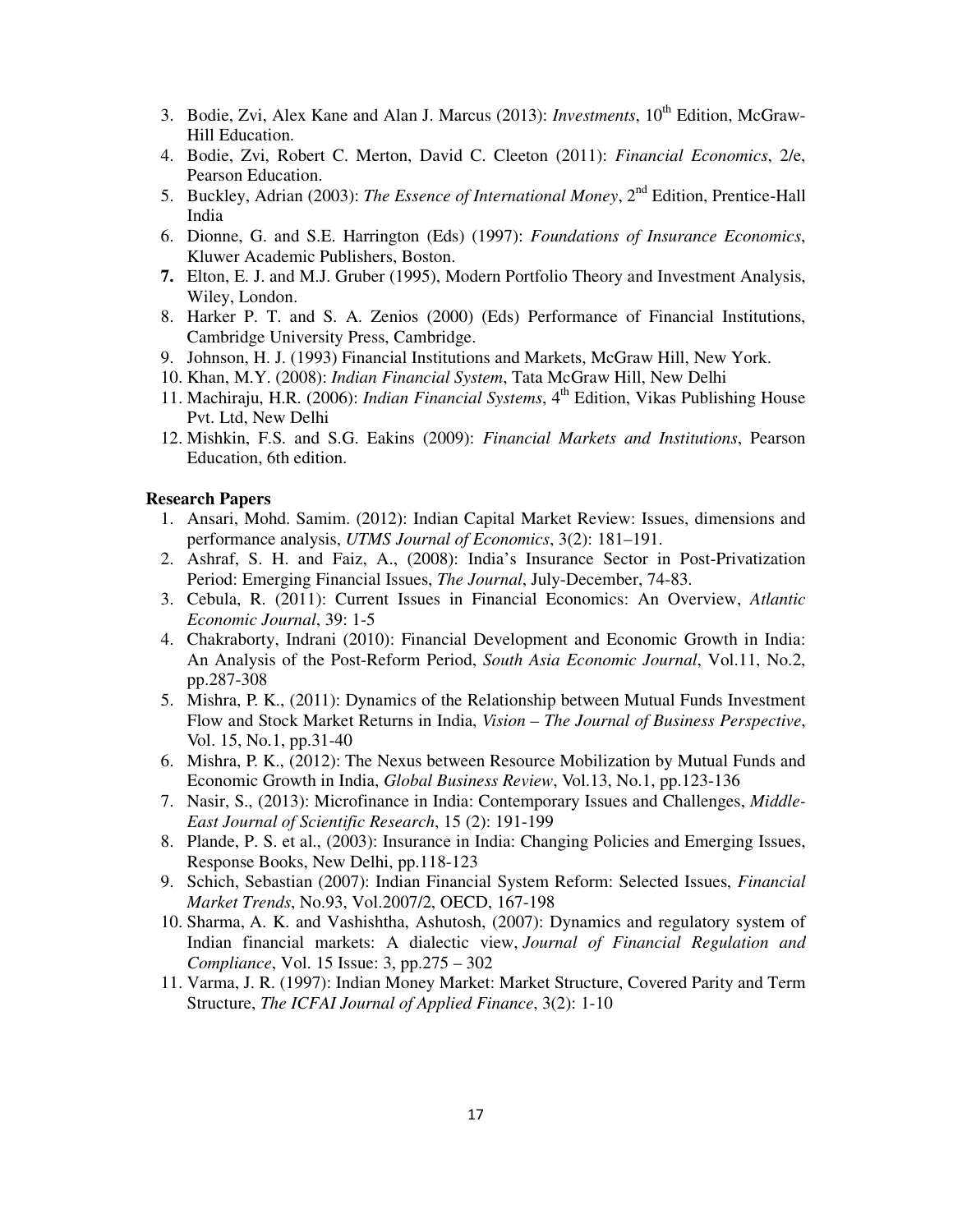**Course Name: Economics of Human Resources** 

#### **Course Code: ECO.707**

**Objectives:** The objective of this course is to acquaint the students with the theories, empirics and contemporary issues concerning human resources development and employment.

#### **UNIT-I: 20 Hours**

Human Resource Development and Employment: Investing in Human Capital: Becker's Model, Concept of 'On the Job Training' and Re-training; Endogenous Growth: Role of education, Research and Knowledge: Arrow, Romar and Lucas Models; Market for Human Resource: Demand for and supply of human resources; Choice of technology; Asymmetric Information, and Agency problem; Issues relating to employment, rationalization, technological change and modernization; Concepts, measurement employment and recent issues on employment and skill development in India.

#### **UNIT-II: 20 Hours**

Human Resource Compensation and Benefits: Theories of wages and : Neo-classical Approach, Behavioural Approach, Game Theoretic Approach, Exogenous and Endogenous Bargaining Models; Theories of wage determination: Marginal Productivity Theory, Comparative Advantage (Self-Selection )Theory, Compensating Difference Theory, Human Capital Theory, Job-Matching Theory, Agency Theory, and Efficiency Wage Theory; Concepts and Measurement of wage differentials; Wage discriminations and returns to human capital endowments; Problems of implementation of minimum wages; wages and compensation policies of the Government of India.

#### **UNIT-III: 20 Hours**

Brain-Drain, Reverse Brain-drain and Migration: Internal and International labour migration; Theories of labour migration: Gravity model, Lewis model, Harris-Todaro model, and New Economics of Labour migration models, Role of push and pull factors, human capital and social networks in the process of labour migration; Internal and International migration laws in India; Demographic dividend driving international migration; Trends and patterns of labour migration (internal and international) in India; Short duration (Seasonal) and permanent migration, and their determinants in India; and Trends and patterns of remittance receipts.

#### **UNIT-IV: 20 Hours**

Industrial Relations and Policy: Growth of Industrialization and emergence of Unionism; Theories of Labour movement: growth structure and pattern of trade union in India; Achievements and failures of trade union movements; determinants of industrial disputes, steps to achieve peace, methods of settling industrial disputes, collective bargaining, conciliation, arbitration, adjudication and grievance settlements; exit policy, child labour policy in India, problems and policy of female workers in India, labour relations in India,

|  |  | Tredits   w | <b>Marks</b> |
|--|--|-------------|--------------|
|  |  |             |              |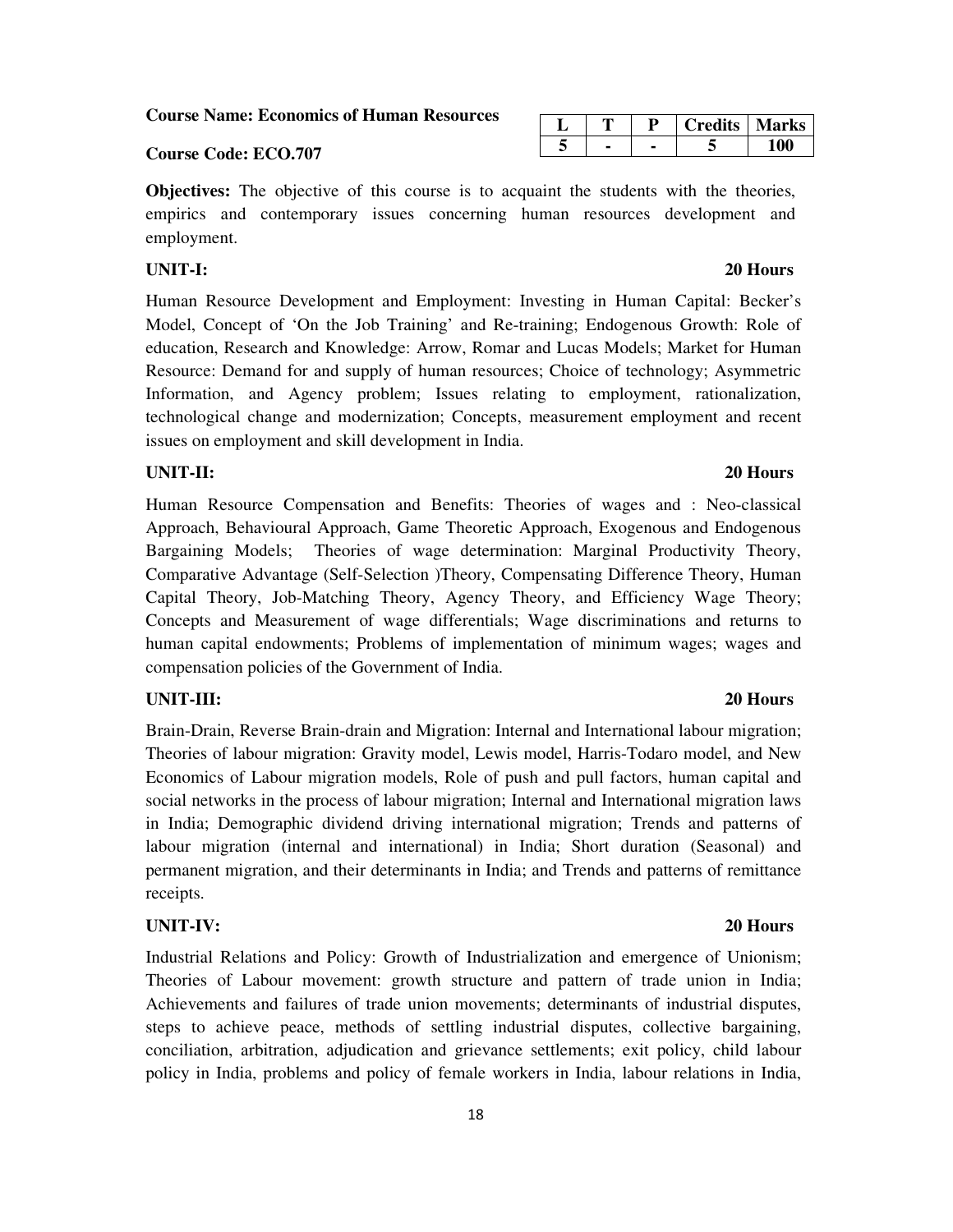contract labour, employment in organised and unorganised sector, formal and informal employment and social security; and employment policy under the five-year plans in India.

#### **Suggested Readings:**

- 1. Blaug, M. (1970): An Introduction to the Economics of Education, Allen Lane Publishing, p.363
- 2. Borjas, G. J. (1989). *Economic Theory of International Migration*. International Migration Review, 23(3): 457-485.
- 3. Cahuc, P. Carcillo, S. and Zylberberg, A. (2015) Labor Economics. New Delhi-PHI
- 4. Hajela, P. D. (1998), *Labour Restructuring in India: A Critique of the New Economic Policies*, New Delhi: Common wealth Publishers.
- 5. Harris, J. R. and Todaro, M. P. (1970). *Migration, Unemployment and Development: A Two Sector Analysis*. American Economic Review, 60 (1):126-138.
- 6. IOM (2005). *Labour Migration in Asia: Protection of Migrant Workers, Support Services and Enhancing Development Benefits*. International Organisation for Migration (IOM), Dept. of International Development (DFID), Asian Development Bank (ADB).
- 7. Lewis, W.A. (1954). *Economic Development with Unlimited Supplies of Labour*. Manchester School of Economic and Social Studies, 22: 139- 191.
- 8. Massey, D.S. Arango, J. Hugo, Kouaouci, A. Pellegrino, A. and Taylor, J. E. (1993). *Theories of International Migration: A Review and Appraisal*. Population and Development Review, 19(3): 431-466.
- 9. McConnell, Brue, S. Macpherson, D. (2015) *Contemporary Labor Economics* (11th Edition). New York: McGraw-Hill Education.
- 10. McConnell, C.R. and Brue, S.L. (1986). *Contemporary Labour Economics*, New York: McGraw-Hill.
- 11. Papola, T.S. Ghosh, P. and Sharma, A.N. (1993). *Labour Employment: Industrial Relation in India*, New Delhi: B.R. Publishing Corporation.
- 12. Ramaswamy, K. V. (2015). *Labour, Employment and Economic Growth in India*, Cambridge University Press
- 13. Romesh, V. (2006) *Human Resources, the Labour Market and Economic Performance*. Special Report, Manpower Human Resources Lab, London School of Economics and Political Science (Free web resource).
- 14. Ronald, E. and Smith, R. (2014). *Modern Labor Economics: Theory and Public Policy*. (12th Edition), Pearson.
- 15. Stark, O. (1991). *The Migration of Labor*. Cambridge, Mass: Basil Blackwell.
- 16. Stark, O. and Bloom, D. E. (1985). *The New Economics of Labour Migration*. American Economic Review, 75(2): 173-178.
- 17. Taylor, J. E. (1999). *The New Economics of Labour Migration and the Role of Remittances in the Migration Process*. International Migration, 37(1): 63-88.
- 18. Whalen, Charles J. (2010) *Human Resource Economics and Public Policy: Essays in Honour of Vernon M. Briggs Jr.* (ed.) Kalamazoo, MI: W.E. Upjohn Institute for Employment Research.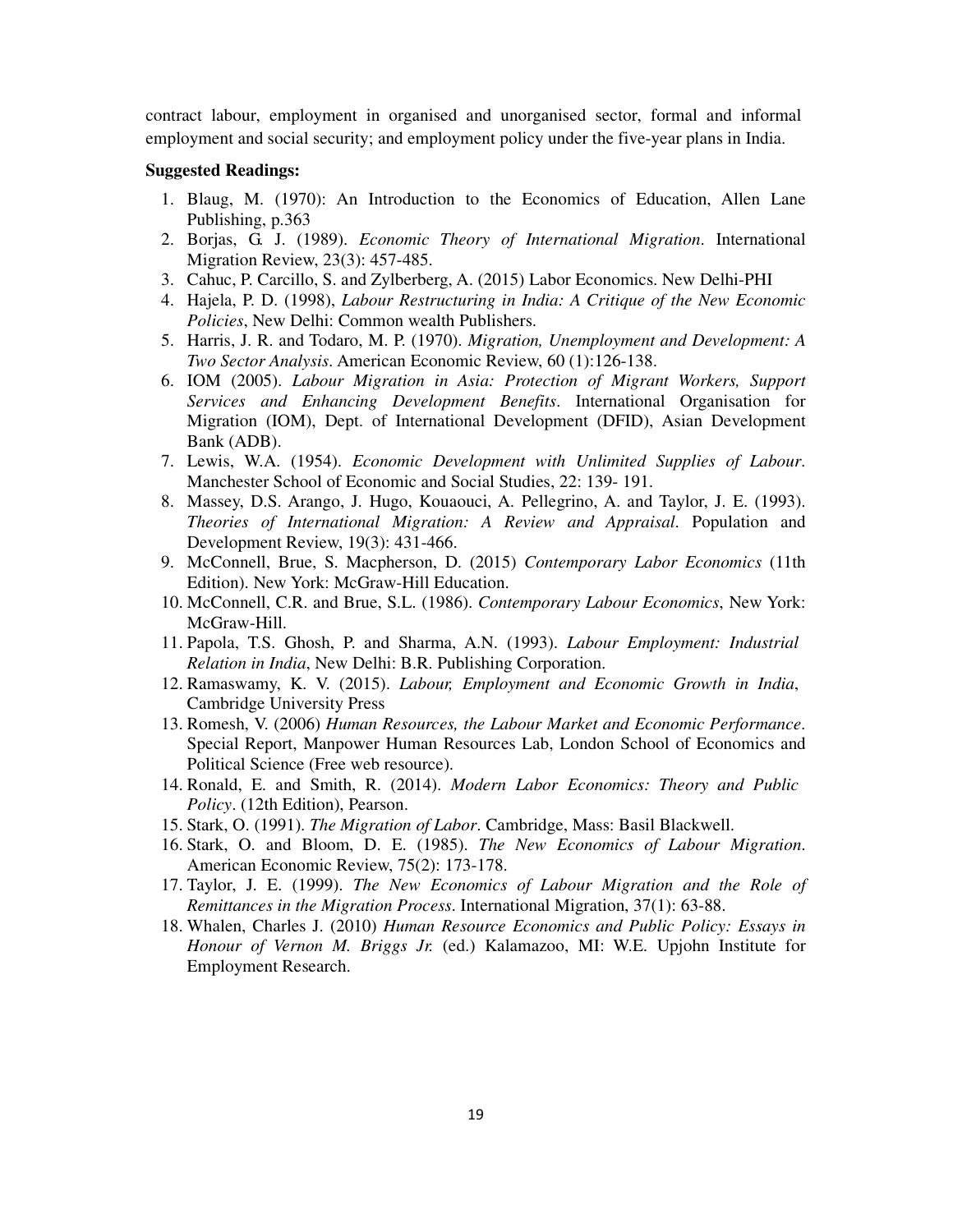**Course Name: Advanced Industrial Economics** 

#### **Course Code: ECO.708**

**Objective:** The objective of this course is to familiarise the students on the issues related to productivity, efficiency, capacity utilization, and debates involved in the industrial development of India.

#### **Unit-I: 20 Hours**

Introduction to organisational theory - strategy, operations, technology, environment and power & politics, Types and choice of form of organization, Entrepreneurship, Entrepreneurial perspectives, Creating and starting the venture, Financing the new venture Managing, growing, and ending the new venture, Business motives, Evaluation of goals, Market structure: Seller's concentration, Product differentiation, Profitability, Innovation, Industrial productivity – measurement, Partial and total trends. Effects of Climates change. Skill Development, Competitive structure of market

#### **Unit-II: 20 Hours**

Theories and approaches of industrial location and pattern, General determinants of industrial location, Alfred Weber's theory, Sergeant Florence's theory, Market area theory, Central place theory of Losch, Industrial imbalances - causes and remedies, Market conduct- theories of product pricing, Theories and empirical evidence on Merger & Acquisition and Diversification; Economic efficiency- Meaning, Factors determining efficiency and firm size, Limits and obstacles to the size of firm, Efficiency and decision making process.

#### **Unit-III: 20 Hours**

Principles & Practice of Management – Planning, Organising, Staffing, Directing, Controlling, Management control systems, Financial management – financing, investment and rewards, Project management, Project identification, selection, and planning, PERT and CPM, Project risk and quality management, Project performance measurement and evaluation, Project execution and control, Project close-out, Termination and follow-up, Human resource development and management, Marketing 4 P's.

Industrial growth in India - trends and prospects, Public enterprises - efficiency, productivity and performance constrains, Labour and finance, Industrial policy in India, Policies, program, performance and development of MSMEs, Industrial sickness and exit policy, Concept of competitiveness, Sources of finance, Institutional finance, Total factor productivity, Pricing policies, Industrial labour - problems, policies and reforms, Industrial legislation and social security measures, Regional imbalance - globalization and competition, privatization. Arbitration, Cartel formation, Incentives structure for MSME. China Model vs. India model, (MRPP). North-North and South-South co-operation. Indian taxation system.

|  |  | <b>Credit   Marks</b> |
|--|--|-----------------------|
|  |  |                       |

#### **Unit-IV: 20 Hours**

20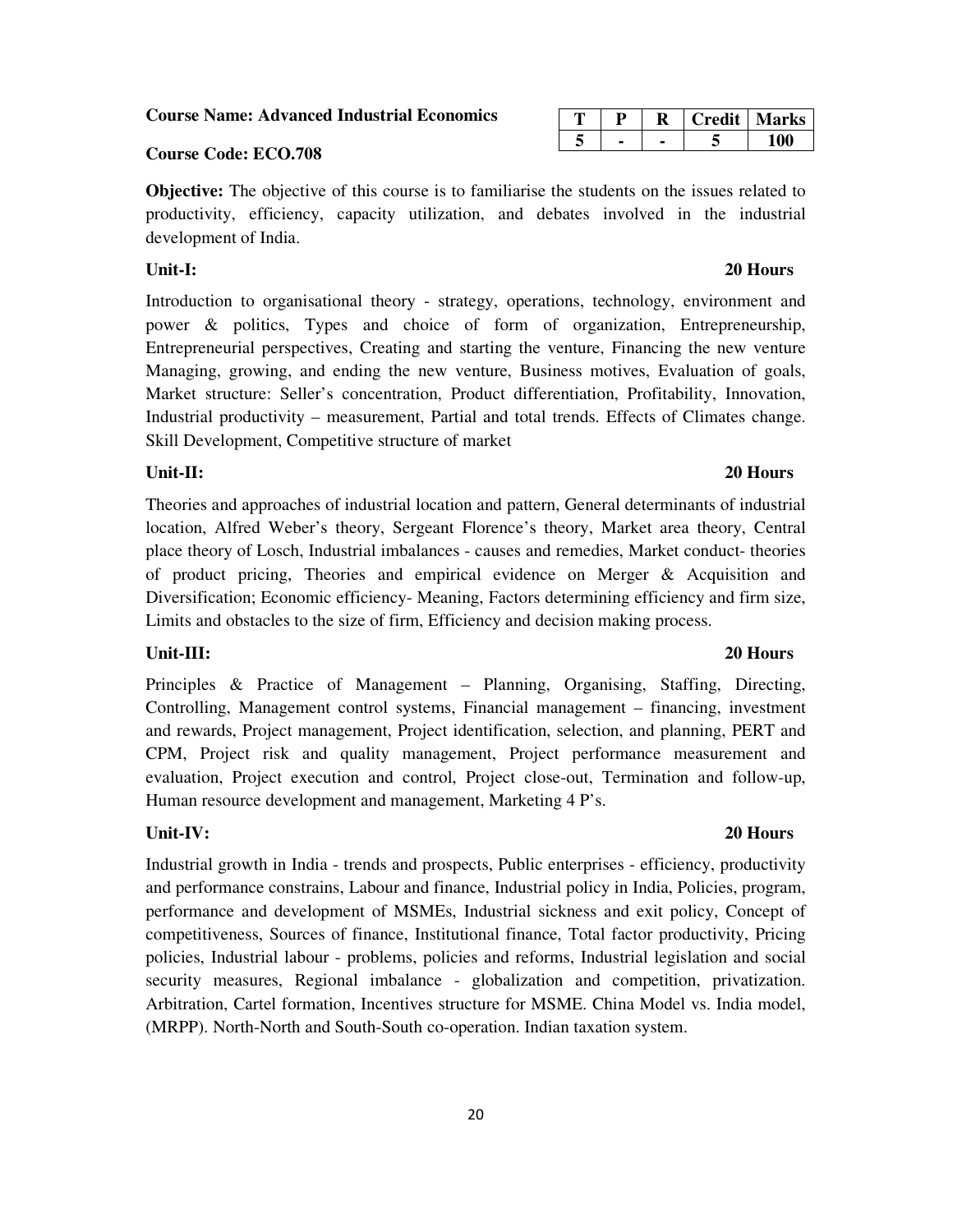#### **Suggested Readings:**

- 1. Ahluwalia, I. J. (1985), *Industrial Growth in India*, Oxford University Press, New Delhi.
- 2. Anthony, Robert N. and Govindarajan, Vijay (2014), *Management Control Systems*, McGraw-Hill Publishers, New Delhi
- 3. Barthwal, R. R. (1985), *Industrial Economics*, Wiley Eastern Ltd., New Delhi.
- 4. Cherunilam, F. (1994), *Industrial Economics: Indian Perspective* (3rd Edition), Himalaya Publishing House, Mumbai.
- 5. Desai, B. (1999), *Industrial Economy in India* (3rd Edition), Himalaya Publishing House, Mumbai.
- 6. Dessler, Gary (2012), *Human Resource Management*, Prentice Hall Publishers, New Delhi
- 7. Divine, P. J. and Jones, R. M. et. al. (1976), *An Introduction to Industrial Economics*, George Allen and Unwin Ltd., London.
- 8. Hay, D. and D. J. Morris (1979), *Industrial Economics: Theory and Evidence*, Oxford University Press, New Delhi.
- 9. Hisrich, R., Peters, M., and Shephered, D. (2012), *Entrepreneurship* (9th Edition), McGraw-Hill Education, New Delhi.
- 10. Koontz, Harold and O'Donnell Cyril (2008), *Principles of Management: An Analysis of Managerial Functions*, McGraw-Hill Publishers, New Delhi
- 11. Kotler, Philip T and Keller, Kevin Lane (2011), *Marketing Management*, Prentice Hall Publishers, New Delhi
- 12. Kuchhal, S.C. (1980), *Industrial Economy of India* (5th Edition), Chaitanya Publishing House, Allahabad.
- 13. Larson, Erik W. (2005), *Project Management: The Managerial Process*, McGraw-Hill Publishers, New Delhi
- 14. Robbins, Stephen P. (2009), *Organisation Theory Structure Design and Applications*, Pearson Education Ltd., Noida
- 15. Ross, Stephen; Westerfield, Randolph and Jordan, Bradford (2012), *Fundamentals of Corporate Finance*, McGraw-Hill Publishers, New Delhi
- 16. Singh, A. and Sadhu, A. N. (1988), *Industrial Economics*, Himalaya Publishing House, Bombay.

#### **Additional Readings**

- 1. Bains, J. S. (1996), *Industrial Organization*, Cheltanham, U.K.
- 2. Bhagwati J. and P. Desai (1972), *India: Planning for Industrialization*, Oxford University Press, London.
- 3. Chakravarty, S. (1987), *Development Planning: The Indian Experience*, Oxford University Press, New Delhi.
- 4. Datta, B. (1992), *Indian Planning at the Crossroads*, Oxford University Press, New Delhi.
- 5. Khan, M.Y. (2014), *Indian Financial Systems*, Allied Publishers, New Delhi.
- 6. Jalan, B. (1996), *India's Economic Policy*, Viking, New Delhi.
- 7. Joshi, V. and I.M.D. Little (1999), *India: Macro Economics and Political Economy: 1964-1991*, Oxford University Press, New Delhi.
- 8. Kamien, M. T. and N. L. Schwartz (1982), *Market Structure and Innovation*, Cambridge University Press, Cambridge.
- 9. Kelkar, V. L. and V. V. Bhanoji Rao (Eds.) (1996), *India Development Policy Imperatives*, Tata McGraw Hill, New Delhi.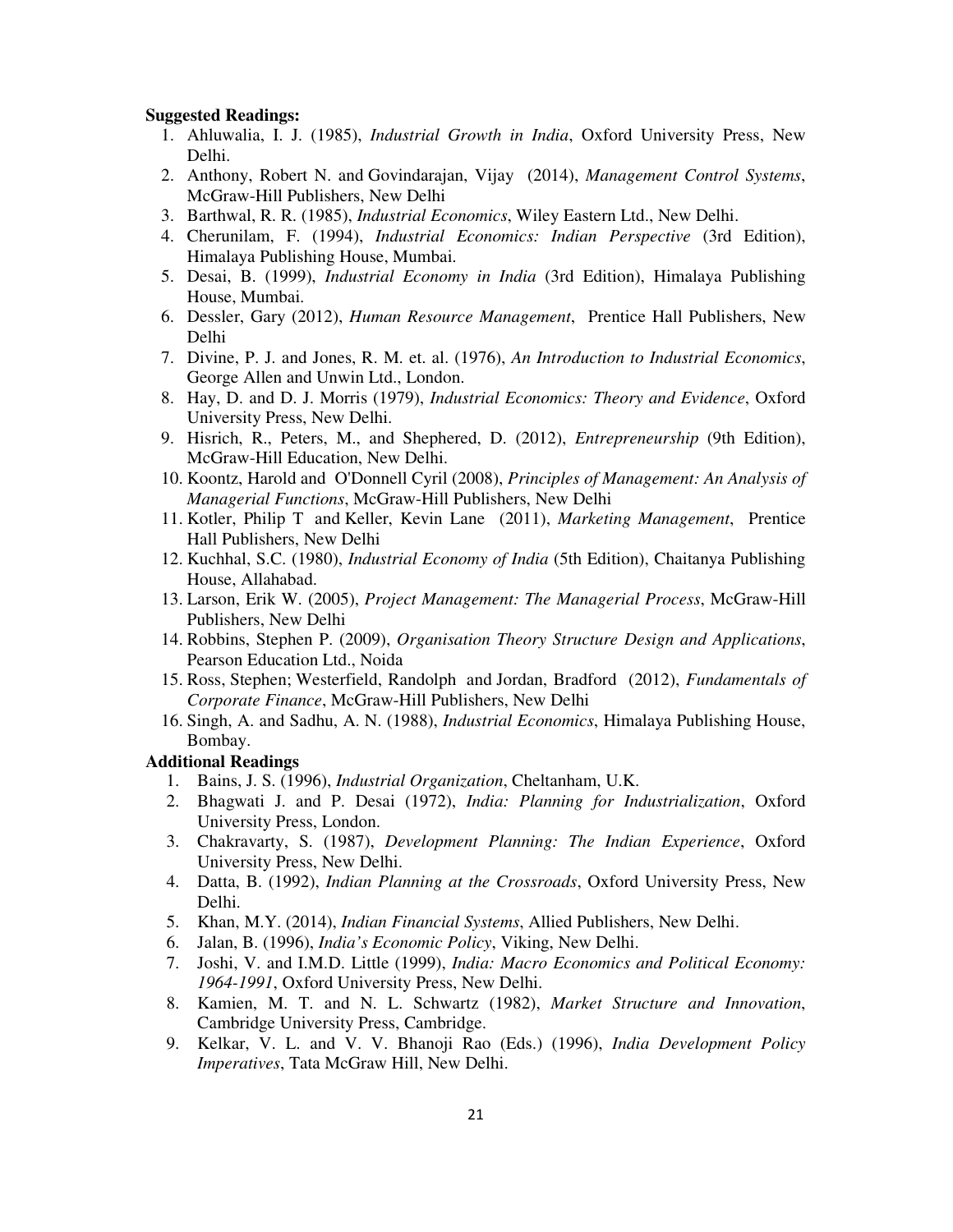- 10. Kirkpatrick, C. M., Lee, N. and Nixon, E.I. (1984), *Industrial Structure and Policy in Less Developed Countries*, ELBS/George Allen and Unwin, London.
- 11. Koutsoyiannis, A. (1979), *Modern Microeconomics*, Macmillan, New York.
- 12. Mamoria and Mamoria (2000), *Dynamics of Industrial Relations in India* (15th Edition), Himalaya Publishing House, Mumbai.
- 13. Menon, K. S. V. (1979), *Development of Backward Areas through Incentives*, Asia Publishing House, Bombay.
- 14. Rama Murti, R. and Vernan R. (Eds.) (1991), *Privatization and Control of Stateowned Enterprises*, The World Bank, Washington.
- 15. Sandesara, J. C. (1982), *Industrial Growth in India: Performance and Prospects*, Lala Lajpat Rai College, Bombay.
- 16. Sandesara, J. C. (1992), *Industrial Policy and Planning 1947-1991: Tendencies, Interpretations and Issues*, Sage Publications, India Pvt. Ltd., New Delhi.

#### **Research Papers**

- 1. Bain J. *(*1951*) '*Relation of Profit Rate to Industry Concentration*', Quarterly Journal of Economics,* Vol. 65*:* 293*–*324*.*
- 2. Bain, J. S. (1951) 'Relation of Profit Rate to Industry Concentration: American Manufacturing, 1936-1940', *Quarterly Journal of Economics*, Vol. 65 (August), pp. 293-324.
- 3. Baumol W. *(*1982*) '*Contestable Markets: An Uprising in the Theory of Industry Structure*', American Economic Review,* Vol. 72*:* 1*–*15*.*
- 4. Bikker J. A., Shaffer S., Spierdijk L. *(*2012*) '*Assessing Competition with the Panzar– Rosse Model: The Role of Scale, Costs, and Equilibrium*', The Review of Economics and Statistics,* Vol. 94 (April), pp. 1025*–10*44*.*
- 5. Bikker J., Haaf K. *(*2002*) '*Competition, Concentration and their Relationship: An Empirical Analysis of the Banking Industry*', Journal of Banking & Finance,* Vol. 26 (November), pp. 2191*–2*214*.*
- 6. Demsetz H. *(*1973*) '*Industry Structure, Market Rivalry and Public Policy*', Journal of Law and Economics,* Vol. 3, pp. 1*–*9*.*
- 7. Demsetz, H. (1973) 'Industry Structure, Market Rivalry, and Public Policy', *Journal of Law and Economics*, Vol. 16 (April), pp. 1-10.
- 8. Grether, E. T., (1970) 'Industrial Organization: Past History and Future Prospects', *American Economic Review*, Vol. 60 (May), pp. 83-89.
- 9. Grobbelaar N. *(*2004*) '*Can South Africa Business Drive Regional Integration on the Continent?*', South African Journal of International Affairs,* Vol. 1 (February) , pp. 91*–* 106*.*
- 10. Holcombe R. G. (2009): *'*Product Differentiation and Economic Progress*', The Quarterly Journal of Austrian Economics,* Vol. 12 (January) , pp. 17*–*35*.*
- 11. Lau L. *(*1982*) '*On Identifying the Degree of Competitiveness from Industry Prices and Output Data*', Economics Letters,* Vol. 10, pp. 93*–*99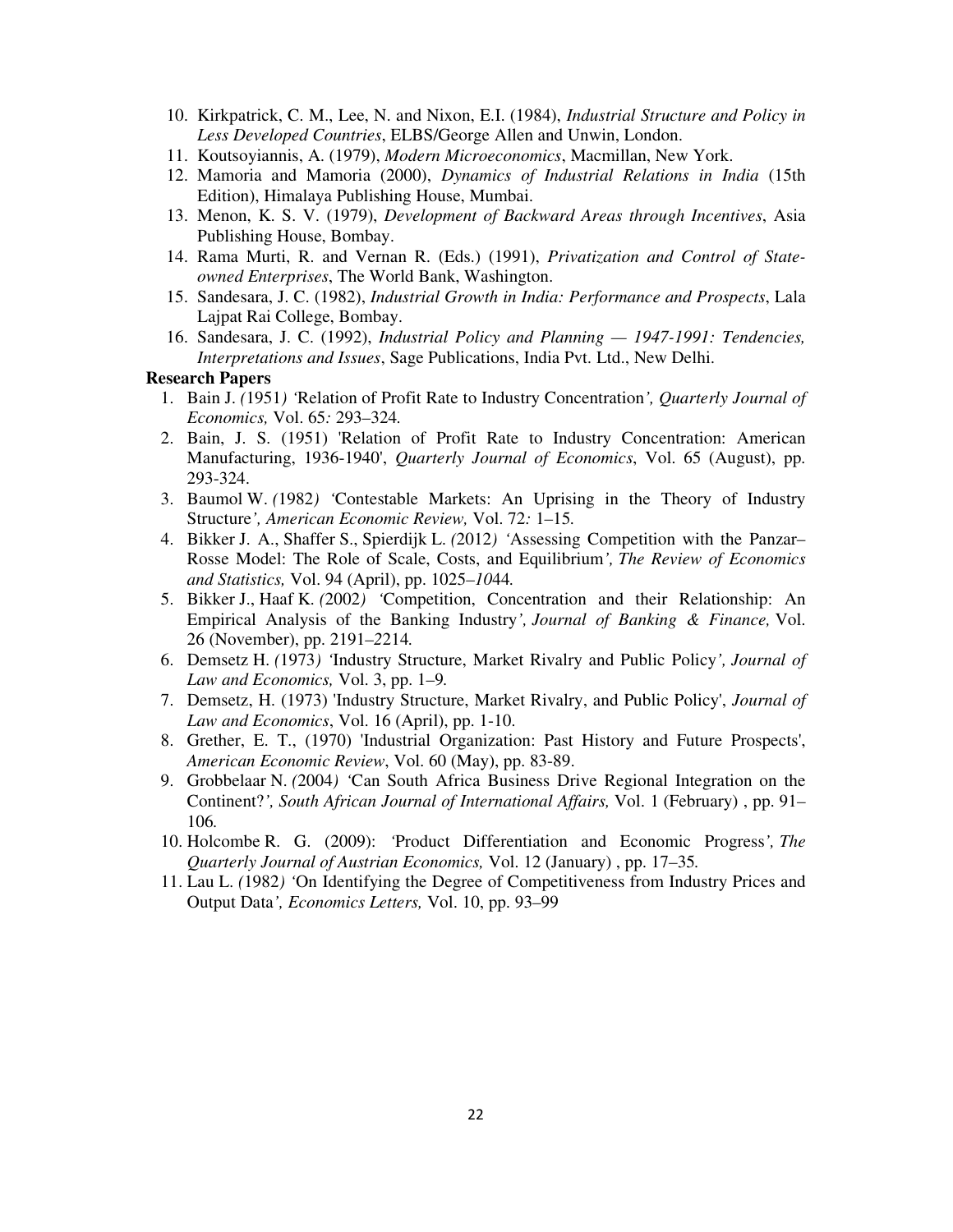## Growth and Development - concepts of exogenous and endogenous growth; economic growth in the long run - efficiency (Total Factor Productivity) growth and long-run economic

growth; aggregate TFP differences and misallocation; convergence – unconditional and conditional; Economic Well-being and Development - income, poverty, under-nutrition, and Inequality, employment, household assets and amenities, education, health, gender and family dynamics; human development and economic growth; social security and development.

**Objective:** The goal of this course is to familiarise the students with the contemporary theoretical and empirical issues in economic growth and development in developing and

### **Unit-II: 20 Hours**

developed economies.

Economics of Knowledge – concept of technology, characteristic of knowledge as a commodity and its economic implications; empirics of education and economic growth; Innovation and Entrepreneurship – role of entrepreneur as an innovator, in generation of employment opportunities, in complementing and supplementing economic growth, in bringing social stability and balanced regional growth, in export promotion, in import substitution, in augmenting and meeting local demand.

Rural and Urban Interaction – structural approach of development – structure of rural and urban economy – formal and informal sectors – rural and urban interaction – Lewis model – rural and urban migration – Harris and Todaro model; Natural Resources and Development dynamic resource allocation problem; economics of exhaustible/non-renewable resources, economics of renewable resources, natural resources and sustainable development.

#### **Unit-IV: 20 Hours**

Financial Sector and Economic Growth – role of money market (banks and non-banks), capital market, mutual funds, insurance sector, pension funds, micro-finance, and venture capital funds in economic growth; importance of FDI, FPI, FIIs in economic growth and development; Financing Development – concept and need for financing; financial planning for development, budgetary provisions; role of public and private expenditures; planned and unplanned expenditure; sources of financing – internal and external sources.

#### **Suggested Readings:**

- 1. Acemoglu, D. (2007): *Introduction to Modern Economic Growth*, 1<sup>st</sup> edition. MIT
- 2. Aghion, P. and Howitt P. (1998): *Endogenous Growth Theory*, The MIT Press
- 3. Banerjee, Abhijit and Esther Duflo (2011): *Poor Economics: A Radical Rethinking of the Way to Fight Global Poverty*. Public Affairs, USA

**Course Name: Issues in Economic Growth and** 

| æ |  | 'redit | Marks |
|---|--|--------|-------|
|   |  |        |       |

### **Unit-III: 20 Hours**

## 23